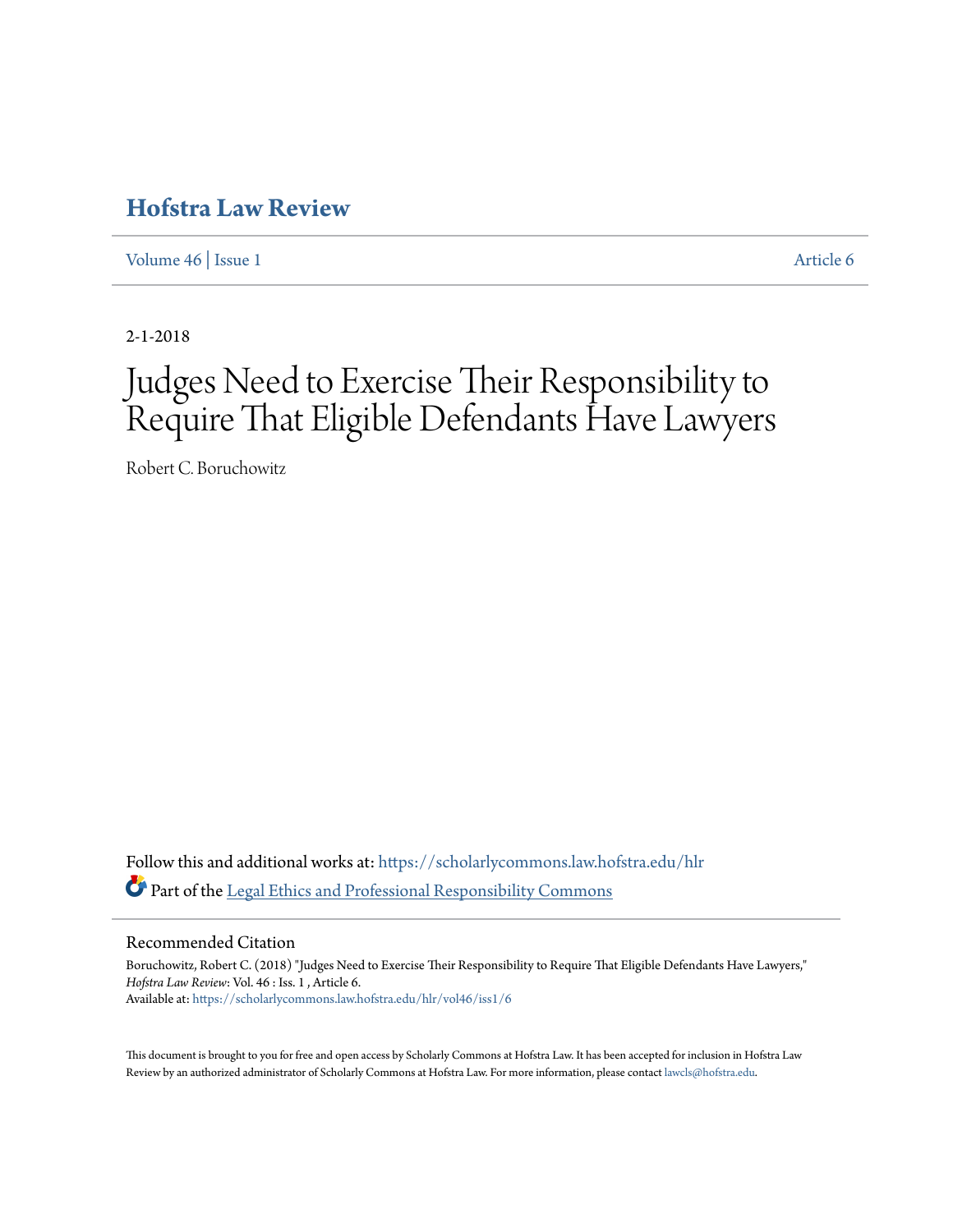## JUDGES NEED TO EXERCISE THEIR RESPONSIBILITY TO REQUIRE THAT ELIGIBLE DEFENDANTS HAVE LAWYERS

#### *Robert C. Boruchowitz*\*

#### I. INTRODUCTION

There are many courts in the United States, particularly misdemeanor courts, in which accused persons appear and often plead guilty without ever receiving the advice of counsel, even when they are eligible for a public defender.<sup>1</sup> In various states, between twenty-five and sixty-eight percent of the defendants in misdemeanor cases do not have lawyers.<sup>2</sup> In many courts in South Carolina, there is no public defender ever available.<sup>3</sup> The American Civil Liberties Union ("ACLU")

1. *See* ROBERT C. BORUCHOWITZ, MALIA BRINK, & MAUREEN DIMINO, MINOR CRIMES, MASSIVE WASTE: THE TERRIBLE TOLL OF AMERICA'S BROKEN MISDEMEANOR COURTS 14-15 (2009), http://www.opensocietyfoundations.org/sites/default/files/misdemeanor\_20090401. pdf; Robert C. Boruchowitz, *Fifty Years After* Gideon*: It Is Long Past Time to Provide Lawyers for Misdemeanor Defendants Who Cannot Afford to Hire Their Own*, 11 SEATTLE J. FOR SOC. JUST. 891, 895-96 (2013) [hereinafter *Fifty Years*].

2. *See Testimony of Professor Robert C. Boruchowitz, Senate Judiciary Committee Hearing on Protecting the Constitutional Right to Counsel for Indigents Charged with Misdemeanors*, (May 13, 2015), https://www.judiciary.senate.gov/imo/media/doc/05-13-15%20Boruchowitz%20 Testimony.pdf. I have studied misdemeanor courts and assessed public defense in those courts since 2003, initially as a Soros Senior Fellow, and since then with the assistance of several grants, from the Open Society Foundation and from the U.S. Bureau of Justice Assistance, the latter in partnership with the Sixth Amendment Center. I have conducted court observations in Washington, New York, Pennsylvania, Arizona, Utah, Idaho, Kentucky, Mississippi, Michigan, Nevada, and Louisiana.

3. *See* DIANE DEPIETROPAOLO PRICE ET AL., NAT'L ASS'N OF CRIMINAL DEF. LAWYERS, SUMMARY INJUSTICE: A LOOK AT CONSTITUTIONAL DEFICIENCIES IN SOUTH CAROLINA'S SUMMARY COURTS 12 (2016), https://www.nacdl.org/WorkArea/DownloadAsset.aspx?id=41216

1

 <sup>\*</sup> Robert C. Boruchowitz is a Professor from Practice and Director of The Defender Initiative at Seattle University School of Law. Work on this Article was supported by Grant No. 2013-MU-BX-K002, awarded by the Bureau of Justice Assistance. The Bureau of Justice Assistance is a component of the U.S. Department of Justice's Office of Justice Programs, which also includes the Bureau of Justice Statistics, the National Institute of Justice, the Office of Juvenile Justice and Delinquency Prevention, the Office for Victims of Crime, and the SMART Office. Points of view or opinions in this Article are those of the author and do not necessarily represent the official position or policies of the U.S. Department of Justice.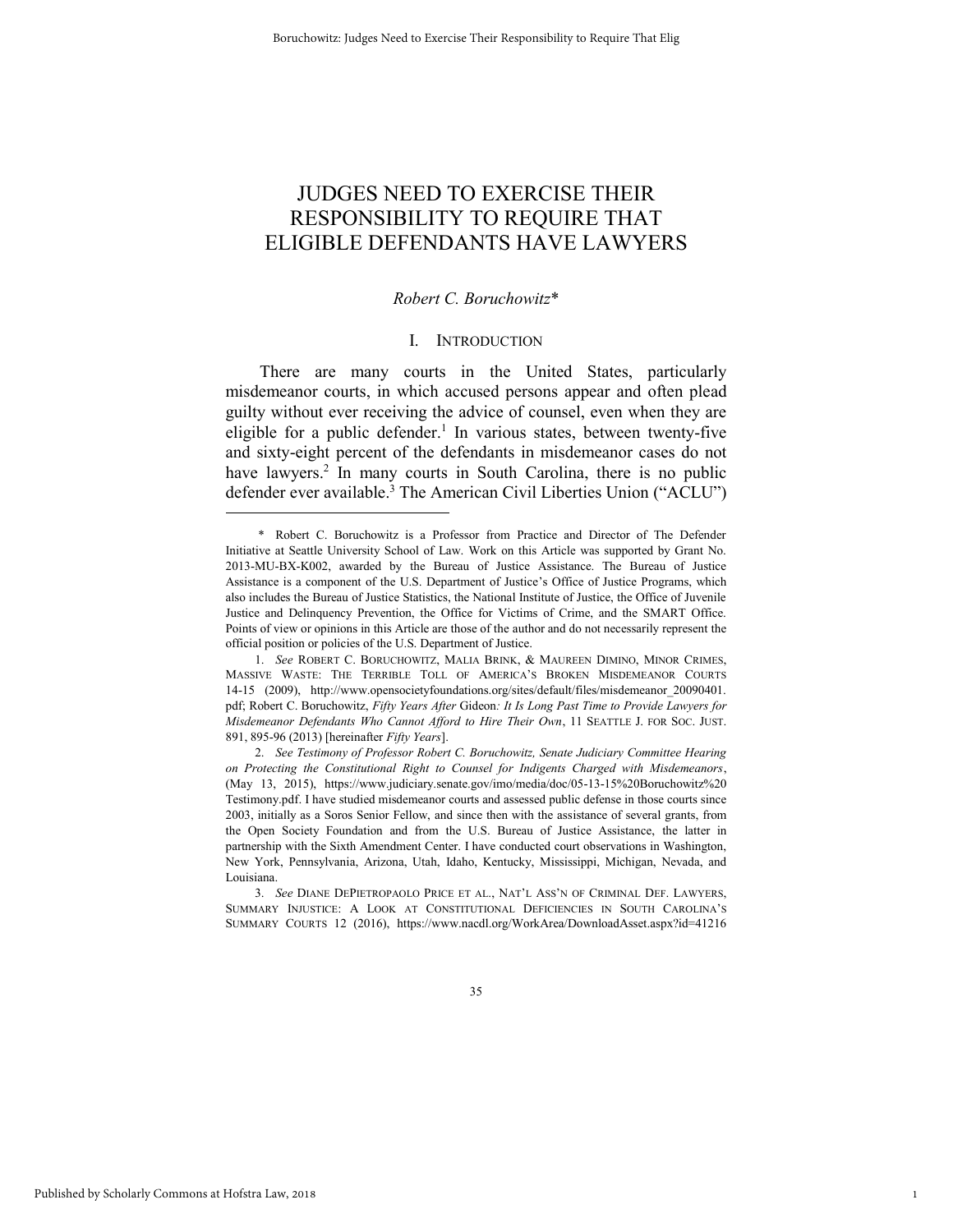has filed a class action lawsuit against two South Carolina cities, alleging that they are unconstitutionally denying counsel to eligible accused persons.<sup>4</sup>

There is no question that the right to counsel attaches at the first appearance before a judge or magistrate.<sup>5</sup> Having counsel to assist the accused persons when they are negotiating a guilty plea or pleading guilty and being sentenced or having a trial is a clearly established right as well.<sup>6</sup>

While the provision of appointed counsel is the responsibility of state and local governments, judges in their courtrooms have the responsibility to enforce the right to counsel. The American Bar Association ("ABA") has recognized that obligation:

Standard 6-1.1. General responsibility of the trial judge

(a) The trial judge has the responsibility for safeguarding both the rights of the accused and the interests of the public in the administration of criminal justice. The adversary nature of the proceedings does not relieve the trial judge of the obligation of raising on his or her initiative, at all appropriate times and in an appropriate manner, matters which may significantly promote a just determination of the trial. $<sup>7</sup>$ </sup>

And the ABA specifically outlines the judge's responsibility regarding waiver of counsel:

Standard 6-3.6. The defendant's election to represent himself or herself at trial

(a) A defendant should be permitted at the defendant's election to proceed in the trial of his or her case without the assistance of counsel only after the trial judge makes thorough inquiry and is satisfied that the defendant:

<sup>&</sup>amp;libID=41186.

<sup>4.</sup> Complaint at 14, Bairefoot v. City of Beaufort, 2017 WL 4586842 (D.S.C. Oct. 11, 2017) (No. 9:17-cv-2759-RMG), https://www.aclu.org/sites/default/files/field\_document/ 2017.10.12\_bairefoot\_v.\_city\_of\_beaufort\_complaint\_1.pdf.

<sup>5.</sup> Rothgery v. Gillespie, 554 U.S. 191, 211 (2008); *see also* Michigan v. Jackson, 475 U.S. 625, 629-30 & n.8 (1986); Brewer v. Williams, 430 U.S. 387, 398 (1977).

<sup>6.</sup> *See* Lafler v. Cooper, 566 U.S. 156, 165-66 (2012); Missouri v. Frye, 566 U.S. 134, 140- 41, 143-44 (2012); Padilla v. Kentucky, 559 U.S. 356, 364, 373 (2010); Alabama v. Shelton, 535 U.S. 654, 662 (2002); Mempa v. Rhay, 389 U.S. 128, 137 (1967); Gideon v. Wainwright, 372 U.S. 335, 344-45 (1963); Hamilton v. Alabama, 368 U.S. 52, 53-55 (1961).

<sup>7.</sup> STANDARDS FOR CRIMINAL JUSTICE: SPECIAL FUNCTIONS OF THE TRIAL JUDGE Standard 6-1.1 (AM. BAR ASS'N 2000), https://www.americanbar.org/publications/criminal\_justice\_ section archive/crimjust standards trialjudge.html.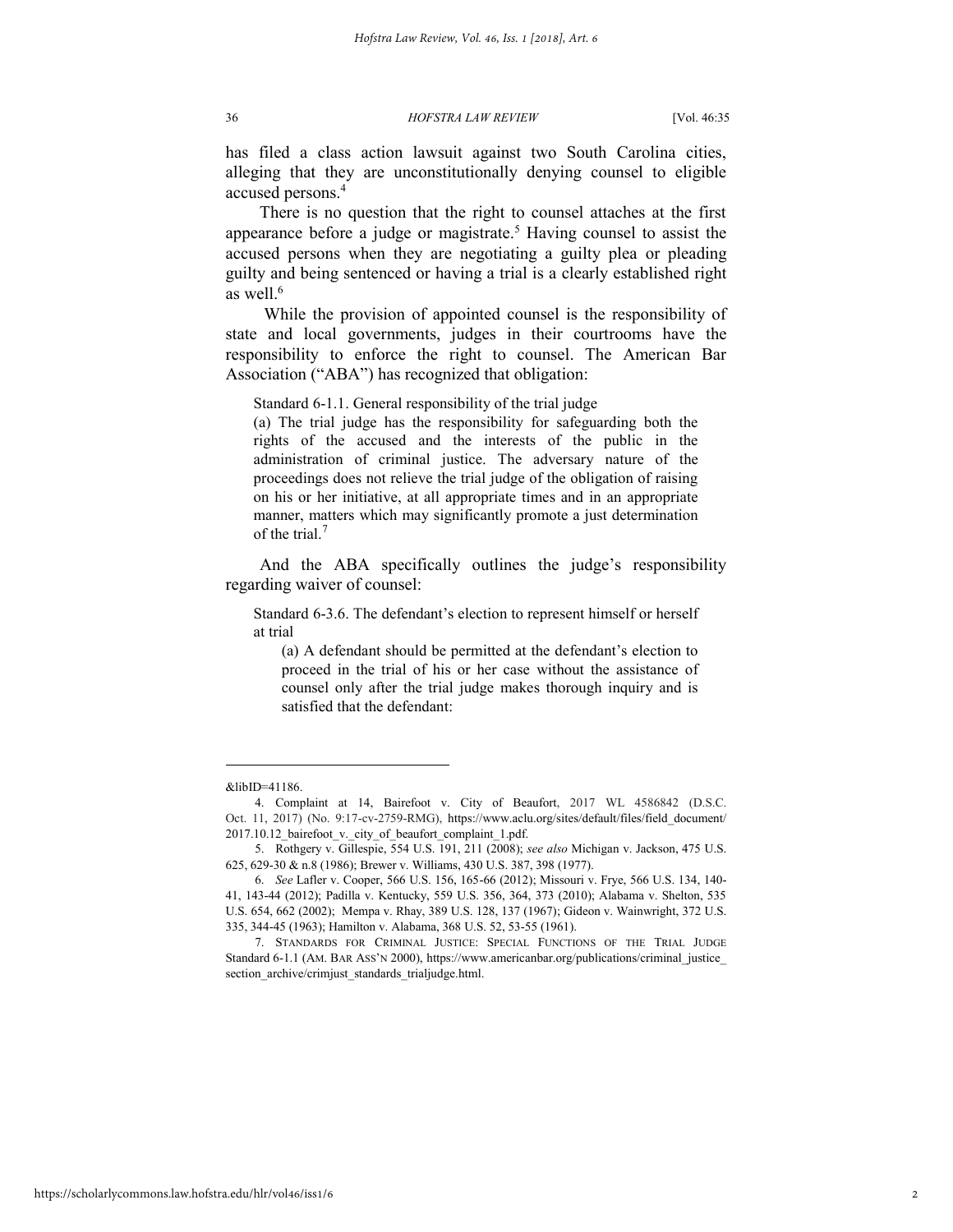(i) has been clearly advised of the right to the assistance of counsel, including the right to the assignment of counsel when the defendant is so entitled;

(ii) is capable of understanding the proceedings; and

(iii) has made an intelligent and voluntary waiver of the right to counsel.<sup>8</sup>

The Supreme Court emphasized the obligation of judges in its discussion in *Argersinger v. Hamlin*, which made clear that there is a right to counsel in misdemeanor cases that can lead to incarceration:

Under the rule we announce today, every judge will know when the trial of a misdemeanor starts that no imprisonment may be imposed, even though local law permits it, unless the accused is represented by counsel. He will have a measure of the seriousness and gravity of the offense, and therefore know when to name a lawyer to represent the accused before the trial starts.<sup>9</sup>

The Supreme Court's web page describes the role of the Court: "As the final arbiter of the law, the Court is charged with ensuring the American people the promise of equal justice under law and, thereby, also functions as guardian and interpreter of the Constitution."<sup>10</sup> While trial court judges do not have the ultimate authority that the Supreme Court does, the reality is that for most cases, their word is the final one, as most cases are never appealed even to the next level court. For example, in Utah, less than one percent of misdemeanor cases are appealed.<sup>11</sup> If trial court judges do not act as guardians of constitutional rights, if they do not make sure that an eligible accused person has an appointed lawyer, the right to counsel will be denied.

In an often-quoted opinion by Chief Justice Hughes, the Supreme Court wrote, "In a trial by jury in a federal court, the judge is not a mere moderator, but is the governor of the trial for the purpose of assuring its proper conduct and of determining questions of law."<sup>12</sup> The same concept applies to a state court proceeding with or without a jury.

<sup>8.</sup> *Id.* Standard 6-3.6.

<sup>9.</sup> Argersinger v. Hamlin, 407 U.S. 25, 40 (1972).

<sup>10.</sup> *About the Court: The Court and Constitutional Interpretation*, U.S. SUPREME CT., https://www.supremecourt.gov/about/constitutional.aspx (last visited Nov. 15, 2017).

<sup>11.</sup> SIXTH AMENDMENT CTR., THE RIGHT TO COUNSEL IN UTAH: AN ASSESSMENT OF TRIAL-LEVEL INDIGENT DEFENSE SERVICES, at v (2015) ("In 2013, there were 79,730 total misdemeanors and misdemeanor DUI cases heard in all justice courts statewide. Only 711 of such cases were reviewed *de novo* in all district courts combined (an appellate rate of 0.89%).").

<sup>12.</sup> Herron v. S. Pac. Co., 283 U.S. 91, 95 (1931).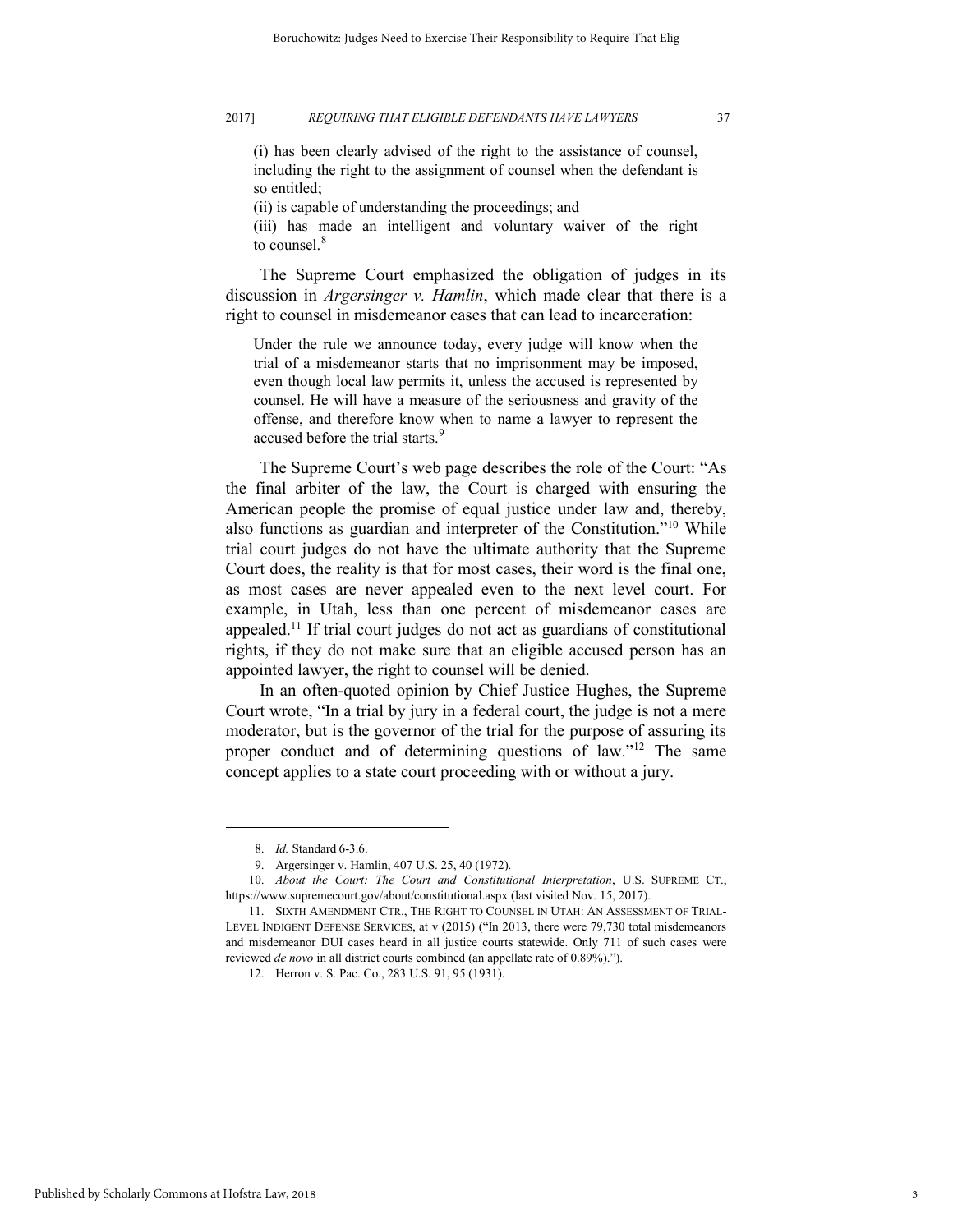In a small group discussion that I facilitated at a Conference in 2017 at the Maurice A. Deane School of Law at Hofstra University, several judges stated that they would prefer to have counsel available, but said that no public defender is available in their courts and they do not know a source of funding for defenders.<sup>13</sup> But as *Argersinger* makes clear, questions of resources do not justify denying counsel to eligible persons.<sup>14</sup>

Misdemeanor cases matter. The Sentencing Project has reported the following:

One in three U.S. adults has been arrested by age 23. Communities of color; lesbian, gay, bisexual, and transgender individuals; and people with histories of abuse or mental illness are disproportionately affected. As a result, between 70 million and 100 million—or as many as one in three Americans—have some type of criminal record.<sup>15</sup>

Most of those arrests and most of those criminal records are for misdemeanors. And, as United States Senator Chuck Grassley has pointed out, when defendants do not have counsel, "potentially innocent individuals plead guilty to crimes. They also then accrue a criminal record which causes them adverse consequences including difficulty finding a job and a greater criminal history that would be considered in any future sentencing determination."<sup>16</sup>

Senator Grassley's observation parallels that of Justice Sutherland in *Powell v. Alabama*:

Left without the aid of counsel he may be put on trial without a proper charge, and convicted upon incompetent evidence, or evidence irrelevant to the issue or otherwise inadmissible. He lacks both the skill and knowledge adequately to prepare his defense, even though he have a perfect one. He requires the guiding hand of counsel at every step in the proceedings against him. Without it, though he be not guilty, he

<sup>13.</sup> I refer to small group discussions at Hofstra's Judicial Responsibility for Justice in Criminal Courts Conference, April 7, 2017. Ellen Yaroshefsky, *Symposium Introduction*, 46 HOFSTRA L. REV. 1, 7 (2017).

<sup>14.</sup> Argersinger v. Hamlin, 407 U.S. 25, 37 n.7 (1972) ("We do not share MR. JUSTICE POWELL'S doubt that the Nation's legal resources are sufficient to implement the rule we announce today.").

<sup>15.</sup> *Poverty and Opportunity Profile: Americans with Criminal Records*, SENT'G PROJECT, http://www.sentencingproject.org/wp-content/uploads/2015/11/Americans-with-Criminal-Records-Poverty-and-Opportunity-Profile.pdf (last visited Nov. 15, 2017).

<sup>16.</sup> Sen. Chuck Grassley, Prepared Remarks at the National Press Club Newsmakers News Conference (Apr. 27, 2015), https://www.grassley.senate.gov/news/news-releases/grassleystatement-national-press-club-newsmakers-news-conference.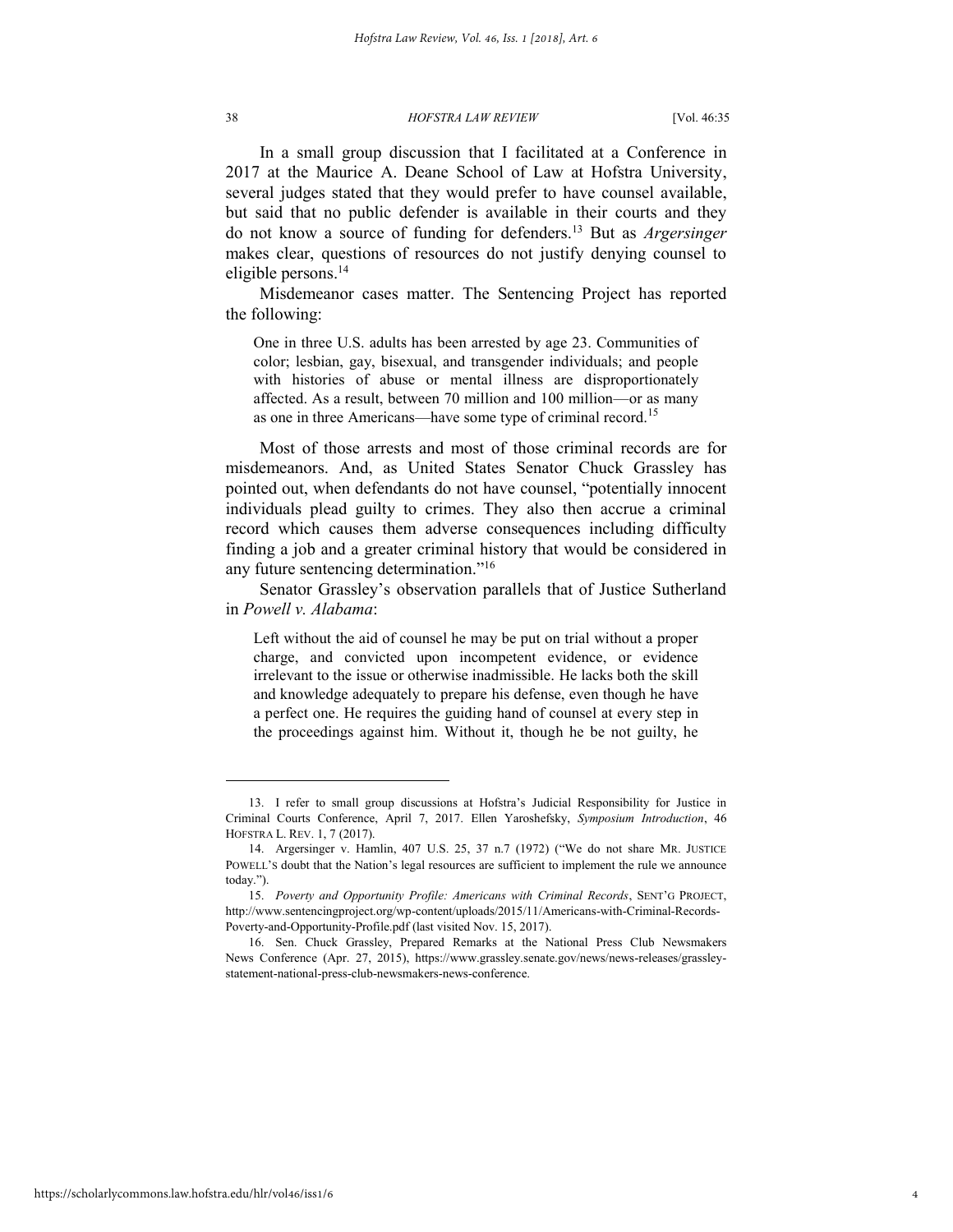faces the danger of conviction because he does not know how to establish his innocence. $17$ 

The failure to provide counsel has a disproportionate impact on people of color. One scholar has called misdemeanor court processes "the first formal step in the racialization of crime."<sup>18</sup> Many reports and articles demonstrate the nationwide racial disparity in misdemeanor prosecutions. As an example, a 2016 New York report found that although there had been a decrease in arrest rates since 2011, for the period between 2002 and 2014, rates of misdemeanor arrests for individuals aged 16 to 24 increased one percent for white males, "while the rates for Asian, Black, and Hispanic males increased 53%, 14%, and 11%, respectively. The rate for White females increased 14%, while the rates for Asian, Black, and Hispanic females increased 44%, 40%, and 48%."<sup>19</sup>

The report also found that "Black males under age 16 are 17.3 times more likely to be arrested for a misdemeanor than white male students. And Hispanic males under age 16 are six times as likely to be arrested for a misdemeanor."<sup>20</sup>

Providing lawyers to poor people accused of crime can make a dent in the racial disparity in the courts. Having a lawyer is not just for show; an effective defender is not "a potted plant," as Brendan V. Sullivan, Jr., famously told the senators questioning his client Oliver North.<sup>21</sup> Lawyers in misdemeanor cases obtain dismissals, acquittals, and hung juries in cases that would result in convictions if the defendants had no lawyers. For example, "[t]he Defender Association in Seattle reported that in the Seattle Municipal Court cases the Association closed in 2012, twenty-five percent resulted in dismissals." <sup>22</sup> In 2016, thirty percent of the San Francisco Public Defender's 174 misdemeanor jury trials resulted in a not guilty verdict, hung jury, mistrial, or dismissal.<sup>23</sup>

<sup>17.</sup> Powell v. Alabama, 287 U.S. 45, 69 (1932).

<sup>18.</sup> Alexandra Natapoff, *Misdemeanors*, 85 S. CAL. L. REV. 1313, 1319 (2012).

<sup>19.</sup> N.Y.C. OFFICE OF THE MAYOR, DISPARITY REPORT 61 (2016), http://origin-states. politico.com.s3-website-us-east-1.amazonaws.com/files/Disparity%20Report%20with%20letter\_ palacio\_buery\_FINAL.pdf.

<sup>20.</sup> Laura Nahmias, *City Report Shows Racial Disparities in Health, Arrests Among Youth*, POLITICO (Apr. 4, 2016, 5:29 AM), http://www.politico.com/states/new-york/city-hall/story/2016/ 04/city-report-shows-racial-disparities-in-health-arrests-among-youth-033052.

<sup>21.</sup> *IRAN-CONTRA HEARINGS; Note of Braggadocio Resounds at Hearing*, N.Y. TIMES, July 10, 1987, at A7.

<sup>22.</sup> *See Fifty Years*, *supra* note 1, at 920 n.99.

<sup>23.</sup> SAN FRANCISCO PUBLIC DEFENDER: SKETCHES OF JUSTICE 2016 ANNUAL REPORT 17 (2016), http://sfpublicdefender.org/wp-content/uploads/sites/2/2017/03/2016-report-2017-calendar.pdf.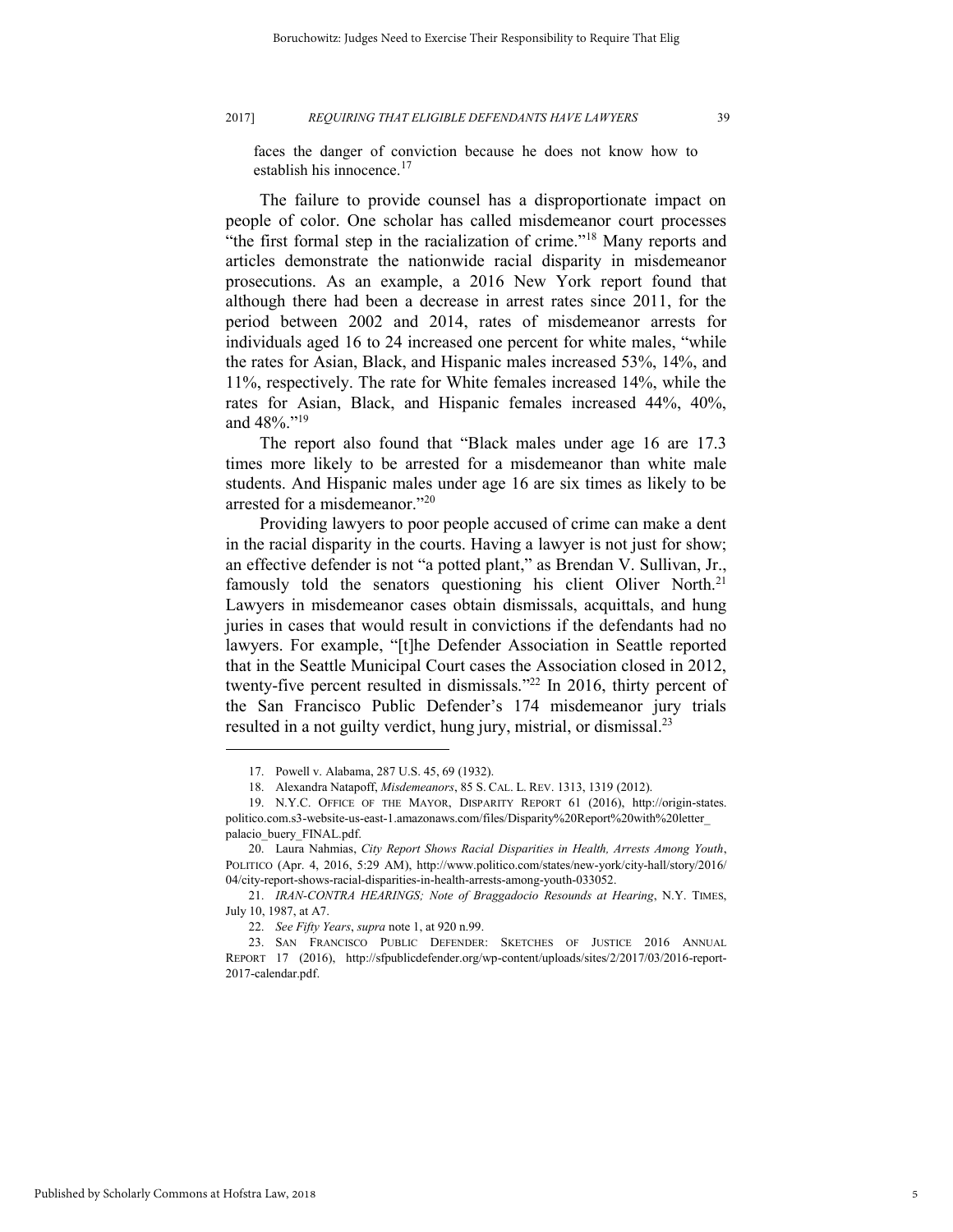This Article discusses examples of courts that either frequently or routinely do not provide counsel, the inadequate waivers of counsel that many courts take, and why it is critical that judges accept responsibility for ensuring the right to counsel.<sup>24</sup> It outlines steps judges can take to make sure that accused persons do not give up their right to a lawyer unless they truly understand what they are doing, they want to proceed without counsel, and they are not being pressured to do so.<sup>25</sup> I suggest that judges not proceed with hearing criminal cases unless public defense counsel are available to represent eligible people who need and want a lawyer.<sup>26</sup>

#### II. MANY COURTS DO NOT PROVIDE COUNSEL

The National Right to Counsel Committee began its report on the problems of public defense with these ringing words:

The right to counsel is now accepted as a fundamental precept of American justice. It helps to define who we are as a free people and distinguishes this country from totalitarian regimes, where lawyers are not always independent of the state and individuals can be imprisoned by an all powerful and repressive state.

 *Yet, today, in criminal and juvenile proceedings in state courts, sometimes counsel is not provided at all* . . . . 27

Despite the clearly established right to counsel and the widespread public perception that accused persons have the right to a courtappointed lawyer if they cannot afford to hire one, a significant percentage of people facing misdemeanor charges never have a lawyer.

A recent report on Utah in which I participated found that most people in misdemeanor courts do not have lawyers.

Despite U.S. Supreme Court case law defining an "arraignment" as a critical stage requiring the appointment of counsel to those of limited financial means, in every justice court observed, with the exception of Salt Lake City and County justice courts, defendants were arraigned and subsequently sentenced (another critical stage) to jail time or suspended sentences without any defense attorney present.<sup>2</sup>

<sup>24.</sup> *See infra* Parts II–IV.

<sup>25.</sup> *See infra* Part V.

<sup>26.</sup> *See infra* Part VI.

<sup>27.</sup> NAT'L RIGHT TO COUNSEL COMM., JUSTICE DENIED: AMERICA'S CONTINUING NEGLECT OF OUR CONSTITUTIONAL RIGHT TO COUNSEL 2 (2009) (emphasis in original).

<sup>28.</sup> SIXTH AMENDMENT CTR., *supra* note 11, at iv.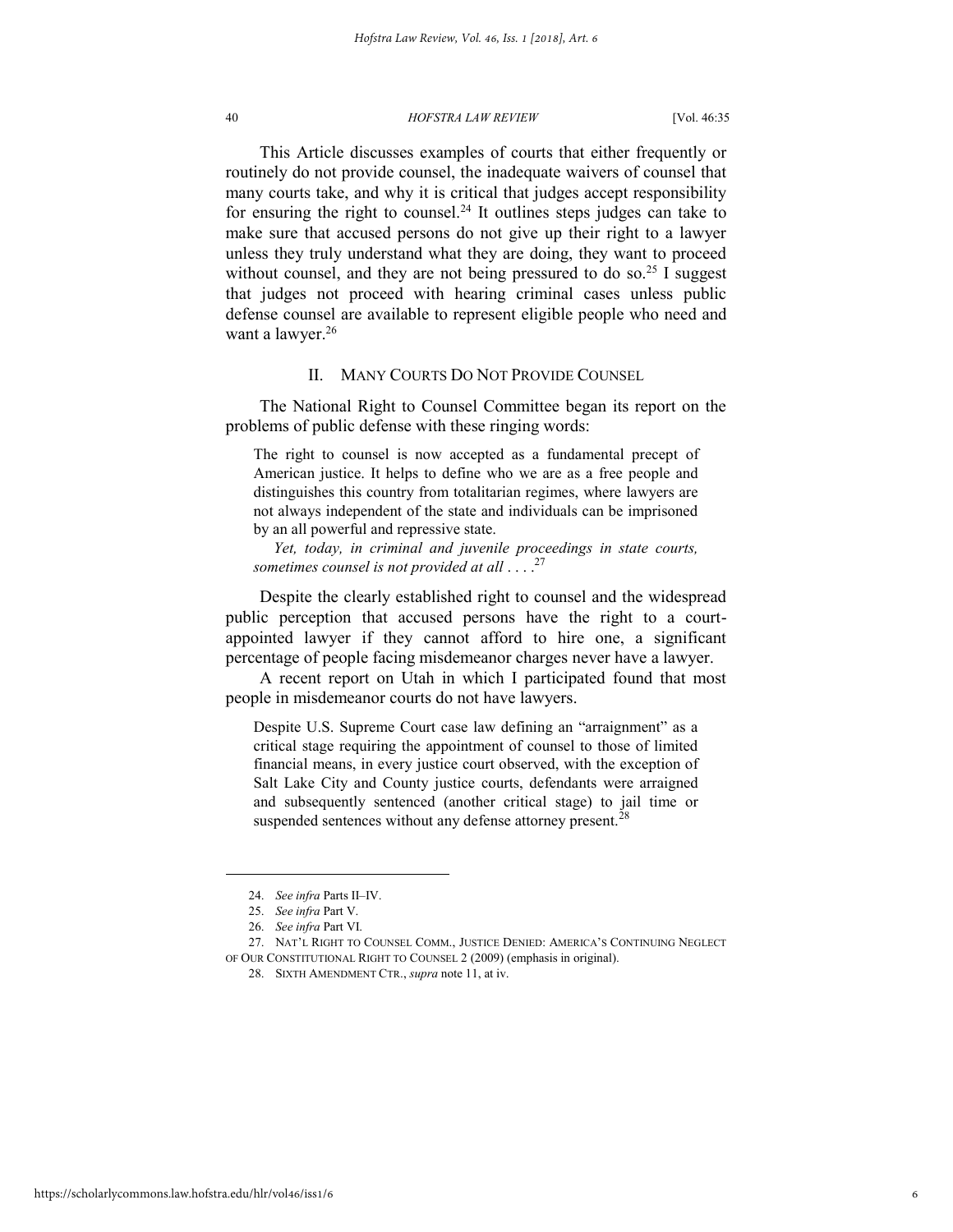A detailed report on South Carolina's municipal and magistrate courts found a pervasive denial of the right to counsel.

Far too many accused persons are not advised of basic constitutional rights, and even when they are, those rights are not respected. As a result, many lose their liberty, sustain the life-altering consequences of a criminal conviction, and are saddled with fees and fines, the nonpayment of which can have cascading impacts for years to come. And with alarming frequency these outcomes arise in derogation of the fundamental right to counsel.<sup>29</sup>

I worked with the ACLU of South Carolina to write an amicus curiae brief on appeal for a defendant who had asked in writing for a public defender in Hilton Head, South Carolina. The municipal court judge failed to rule on the motion, and after trial, said the right to appointed counsel only applied if the defendant faced jail time of one year or longer.<sup>30</sup> The appellate court reversed, finding that the trial court erred "when it imposed a sentence which included a possibility that the Appellant could be confined."<sup>31</sup> Most misdemeanor defendants, however, do not appeal or understand that they might have help from an organization such as the ACLU.

Most Americans, informed by television shows about police and courtroom practices, believe that accused persons will have their cases brought by trained prosecutors, they will have the right to a courtappointed lawyer, and the court will be presided over by a judge trained in the law. But as the South Carolina report documented, this perception sometimes is completely removed from reality.

Nearly 26% of observed defendants had their cases processed without interacting with a single lawyer: the case was prosecuted by a police officer, there was no defense counsel, and the judge was not a licensed attorney. This number rises significantly if Richland County, where over 95% of judges had law degrees, is removed. In the other counties combined, 89% of defendants were processed in courts without a single lawyer involved.<sup>32</sup>

<sup>29.</sup> ALISA SMITH ET AL., NAT'L ASS'N OF CRIMINAL DEF. LAWYERS, RUSH TO JUDGMENT: HOW SOUTH CAROLINA'S SUMMARY COURTS FAIL TO PROTECT CONSTITUTIONAL RIGHTS 5 (2017).

<sup>30.</sup> Brief for The Defender Initiative & ACLU of South Carolina as Amici Curiae Supporting Appellant, State v. Appellant (S.C. C.P., Beaufort June 30, 2012), http://digitalcommons.law. seattleu.edu/cgi/viewcontent.cgi?article=1021&context=korematsu\_center.

<sup>31.</sup> Order Remanding for New Trials, Court of Common Pleas, County of Beaufort, South Carolina, Nos. 2010-CP-07-00844, 2012-CP-07-00746 (Dec. 19, 2012) (on file with author).

<sup>32.</sup> SMITH ET AL., *supra* note 29, at 6.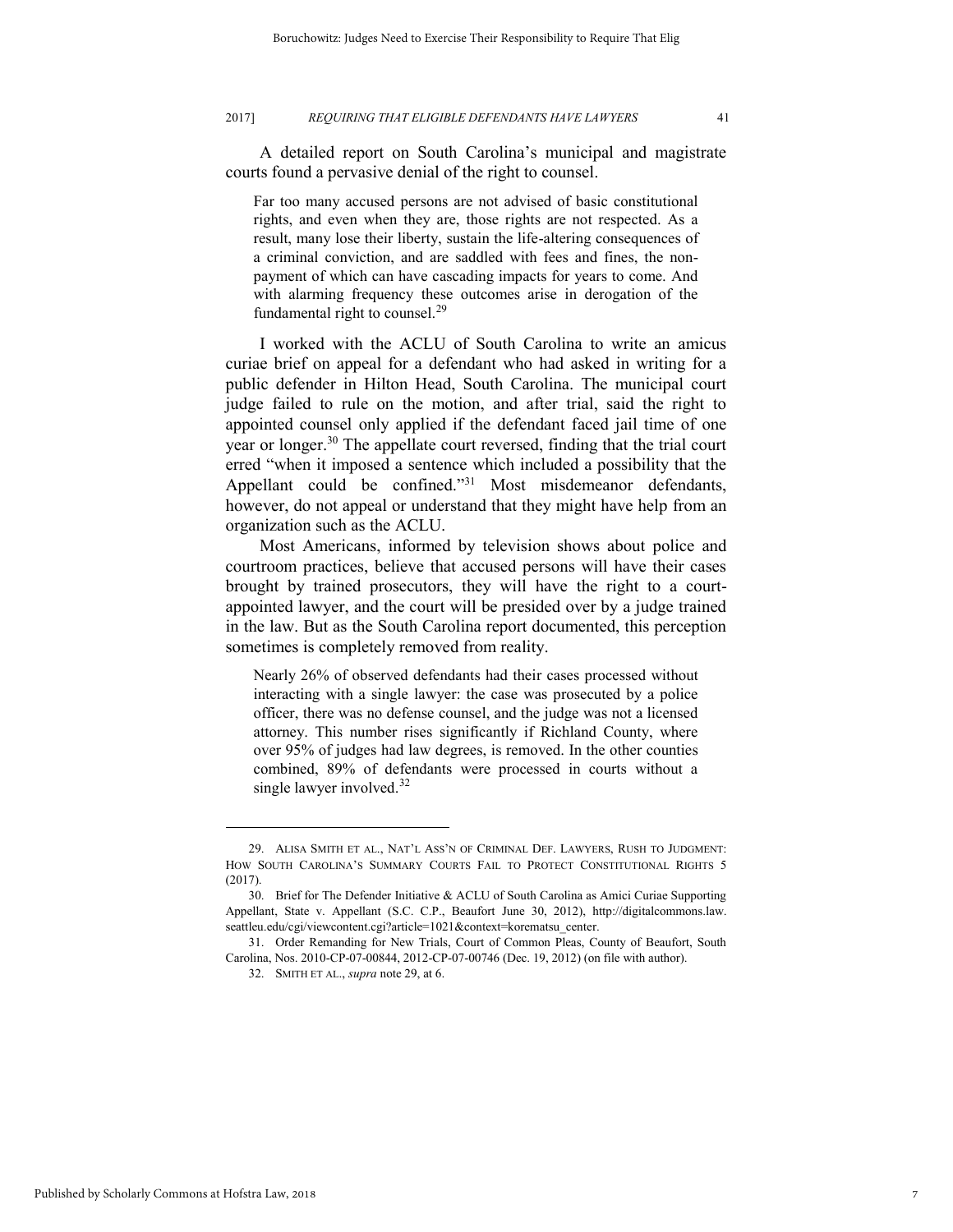A report on Florida misdemeanor courts found similar problems. "The average arraignment proceeding lasted only 2.93 minutes. . . . Sixty-six percent of defendants appeared at arraignment without counsel. . . . Almost 70% of defendants observed entered a guilty or no contest plea at arraignment."<sup>33</sup>

In Texas, where it took six years of litigation for a county to agree to advise defendants of their right to counsel at first appearance,<sup>34</sup> about twenty-four percent of misdemeanor defendants did not have a lawyer for fiscal year  $2016$  cases.<sup>35</sup> In 2005 in the county in the litigation, the court appointed counsel in only six percent of misdemeanor cases.<sup>36</sup> The 2016 fiscal year appointment rate in that county was fifty-two percent. $37$ In fiscal year 2016, Texas appointed counsel—statewide—in only about forty-five percent of misdemeanor cases.<sup>38</sup> Appointment rates vary widely in other states, but in places where the culture has developed to expect counsel to be appointed to eligible defendants, the rates are much higher. For example, in 2014, the municipal court of Spokane, Washington, appointed counsel in 91.6% of misdemeanor cases.<sup>39</sup> Also, in 2014, the city court of Yakima, Washington, appointed counsel in 92.5% of misdemeanor cases.<sup>40</sup>

In a small court in Mississippi, I saw a woman who had been in jail for twenty-one days without a hearing and without counsel appear in court with a lay judge and neither a prosecutor nor a defense attorney. She was there for a charge of "disorderly conduct and failure to comply with command of officer." She told the judge she cleaned houses for a living and could not afford the \$2500 bail set in her case. The judge

<sup>33.</sup> ALISA SMITH & SEAN MADDAN, NAT'L ASS'N OF CRIM. DEF. LAWYERS, THREE MINUTE JUSTICE: HASTE AND WASTE IN FLORIDA'S MISDEMEANOR COURTS 15 (2011), http://www.nacdl.org/reports/threeminutejustice.

<sup>34.</sup> Heckman v. Williamson, 369 S.W.3d 137, 144, 156-57 (Tex. 2012). The county agreed in the settlement that judges would advise defendants of their right to counsel in plea proceedings and "defendants would not be directed or encouraged to waive the right to counsel or communicate" with the prosecutor "until pending requests for counsel have been ruled upon." Joint Motion to Dismiss at 8-9, Heckman v. Williamson, No. 06-453-C277 (Tex. Dist. Ct. Jan. 14, 2013), https://www.clearinghouse.net/chDocs/public/PD-TX-0001-0003.pdf.

<sup>35.</sup> E-mail from Jim Bethke, Exec. Dir., Tex. Indigent Def. Comm'n (July 14, 2017) (on file with author).

<sup>36.</sup> *Id.*

<sup>37.</sup> *Id.*

<sup>38.</sup> TEX. INDIGENT DEF. COMM'N, ANNUAL REPORT FISCAL YEAR 2016, at 12 (2016), http://www.tidc.texas.gov/media/50242/fy16-annual-report.pdf.

<sup>39.</sup> *See* WASH. STATE OFFICE OF PUB. DEF., 2016 STATUS REPORT ON PUBLIC DEFENSE IN WASHINGTON STATE 67 (2017), http://www.opd.wa.gov/documents/00429-2016\_StatusReport.pdf.

<sup>40.</sup> *See id.* at 75.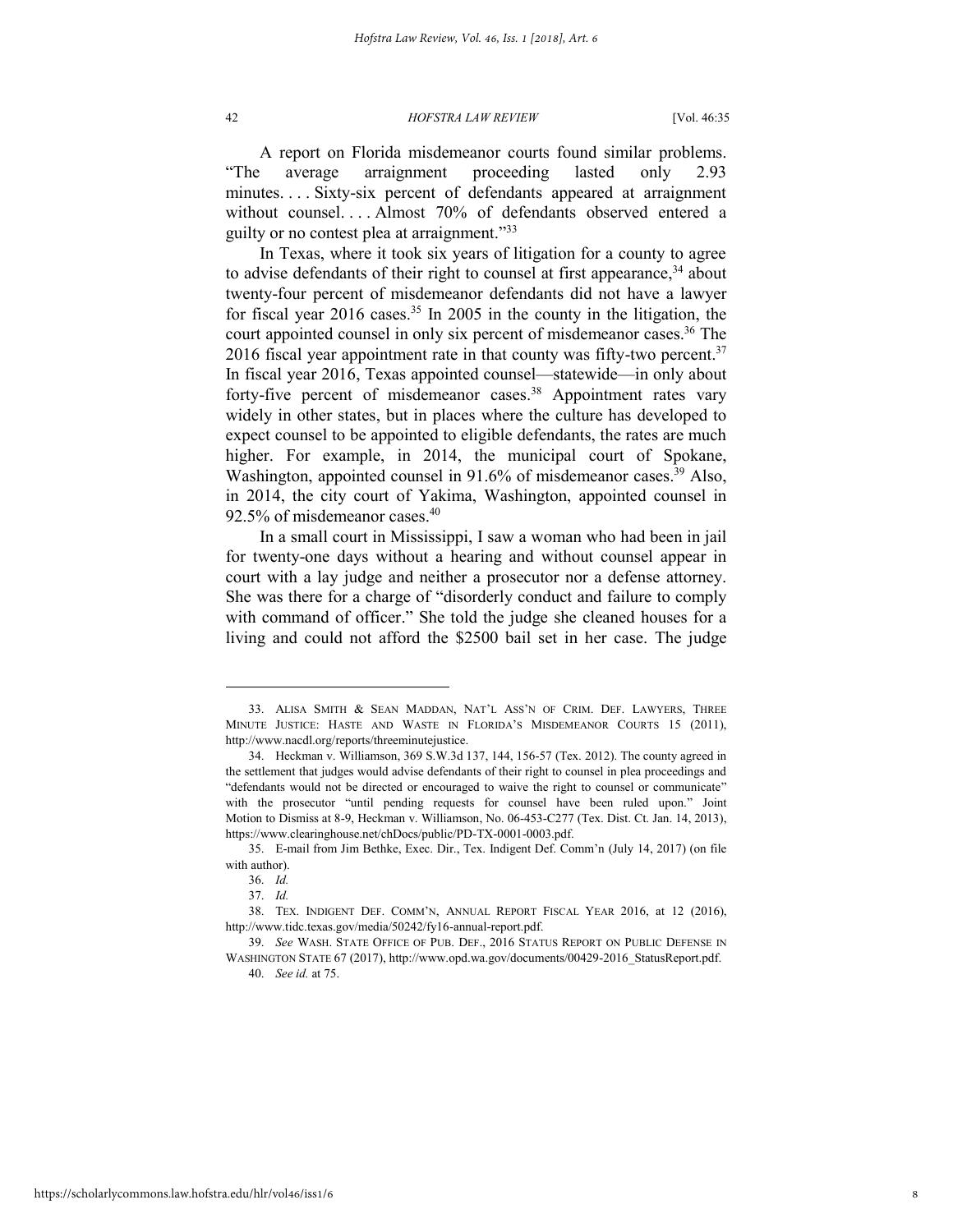released her; I learned later that when she returned to court she pled guilty without counsel.

A recent study in Nashville, Tennessee, revealed that judges in two courts "did not fully advise defendants of their right to counsel, nor did defendants waive their right to legal representation in a manner that can be characterized as 'knowing, voluntary and intelligent.'"<sup>41</sup>

In a recent conference call of defender and bar association leaders, the Miami-Dade County Public Defender reported that half of the misdemeanor cases in his county are resolved without counsel.<sup>42</sup>

The ACLU in Colorado recently released a report in which it reported that "many municipal courts across the state persistently ignore constitutional and statutory standards." It focused on one municipal court in which "the clerk regularly accepts guilty pleas from uncounseled defendants who are never otherwise arraigned or advised by the court."<sup>43</sup>

New York State's failure to provide counsel at first appearance was one of the factors leading to the lawsuit in *Hurrell-Harring v. State*, 44 which led to a settlement that "required the State to ensure that, within 20 months after the effective date of the Settlement, any criminal defendant charged with a crime and eligible for publicly funded representation would be provided legal representation at arraignment."<sup>45</sup>

In issuing a request for proposals to "assist counties to implement a model that effectively demonstrates innovative and creative approaches to providing counsel at first appearance," the New York State Office of Indigent Legal Services wrote in January 2017:

Despite recent progress in providing counsel at first appearance, significant challenges persist. Persons eligible for indigent legal defense services continue to be arraigned without counsel at first appearance. . . . This often results in unnecessary or excessive bail

<sup>41.</sup> STEPHEN F. HANLON ET AL., AM. BAR ASS'N, SECTION ON CIVIL RIGHTS AND SOC. JUSTICE, DENIAL OF THE RIGHT TO COUNSEL IN MISDEMEANOR CASES: COURT WATCHING IN NASHVILLE TENNESSEE 14 (2017), https://www.americanbar.org/content/dam/aba/administrative/ crsj/Nashville.authcheckdam.pdf.

<sup>42.</sup> Conference Call, Workload Committee of the National Association for Public Defense (Nov. 2, 2017).

<sup>43.</sup> COLO. AM. CIVIL LIBERTIES UNION, JUSTICE DERAILED, A CASE STUDY OF ABUSIVE AND UNCONSTITUTIONAL PRACTICES IN COLORADO CITY COURTS 14 (2017), https://aclu-co.org/wpcontent/uploads/2017/10/JUSTICE-DERAILED-web.pdf.

<sup>44. 930</sup> N.E.2d 217 (N.Y. 2010).

<sup>45.</sup> N.Y. STATE OFFICE OF INDIGENT LEGAL SERVS., FUNDING ANNOUNCEMENT 3 (2017) (referencing *Hurrell-Harring*).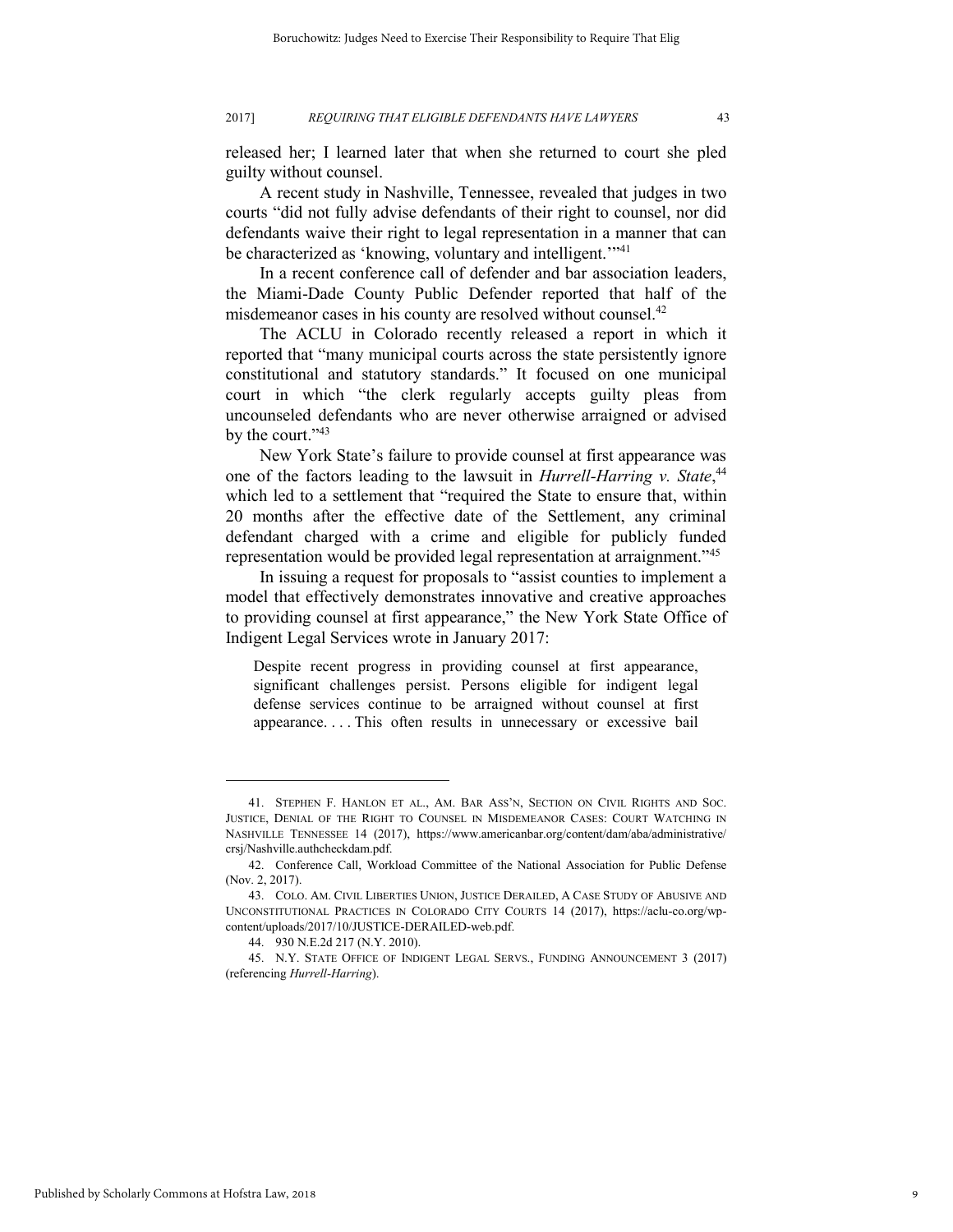being set and keeps people of limited financial means in jail awaiting trial.<sup>46</sup>

There are a variety of reasons why courts do not have counsel at first appearance hearings, or even provide counsel at all, usually relating to inadequate resources devoted to public defense. While it is beyond the scope of this Article, there are a number of ways in which governments can reduce the demand for public defense services, for example by diverting minor misdemeanors and/or reclassifying them as non-criminal offenses.<sup>47</sup> Sending people to jail for speeding or for not having insurance is counterproductive. Cities such as Spokane, Washington, have established diversion and relicensing programs instead of criminally prosecuting people who drive and whose licenses were suspended because the drivers did not pay traffic fines.<sup>48</sup>

Sometimes courts do not provide appointed counsel because the judges misapply the law. For example, a recent article described a Texas judge's view that if the defendant posts bail, even if the bail is paid by parents or friends, the defendant is ineligible for appointed counsel.<sup>49</sup> That is not the law.<sup>50</sup> The relevant Texas statute states in part: "The court or the courts' designee may not consider whether the defendant has posted or is capable of posting bail, except to the extent that it reflects the defendant's financial circumstances as measured by the considerations listed in this subsection."<sup>51</sup> The American Bar Association's Standards for Providing Defense Services provide in part:

Standard 5-7.1 Eligibility; ability to pay partial costs

Counsel should be provided to persons who are financially unable to obtain adequate representation without substantial hardship. Counsel should not be denied because of a person's ability to pay part of the

<sup>46.</sup> *Id.*

<sup>47.</sup> *See, e.g.*, *Alternatives to Traditional Prosecution Can Reduce Defender Workload, Save Money, and Reduce Recidivism*, NAT'L ASS'N FOR PUB. DEF. (Mar. 2017), http://www.public defenders.us/files/NAPD%20Demand%20Side%20paper\_FINAL.pdf.

<sup>48.</sup> *See Relicensing Program*, SPOKANE CITY, https://my.spokanecity.org/courts/prosecutor/ relicensing (last visited Nov. 15, 2017).

<sup>49.</sup> *See* Emily DePrang, *Poor Judgment*, TEX. OBSERVER (Oct. 12, 2015, 8:56 AM), https://www.texasobserver.org/poor-judgment.

<sup>50.</sup> *See Policy Brief: Every Criminal Defendant Who Cannot Afford Counsel Has a Right to Appointed Counsel, Regardless of Whether He or She Is Released on Bond*, TEX. FAIR DEF. PROJECT, http://www.fairdefense.org/resource/right-to-counsel-on-bond (last visited Nov. 15, 2017).

<sup>51.</sup> TEX. CODE CRIM. PROC. ANN. art. 26.04 (West 2015).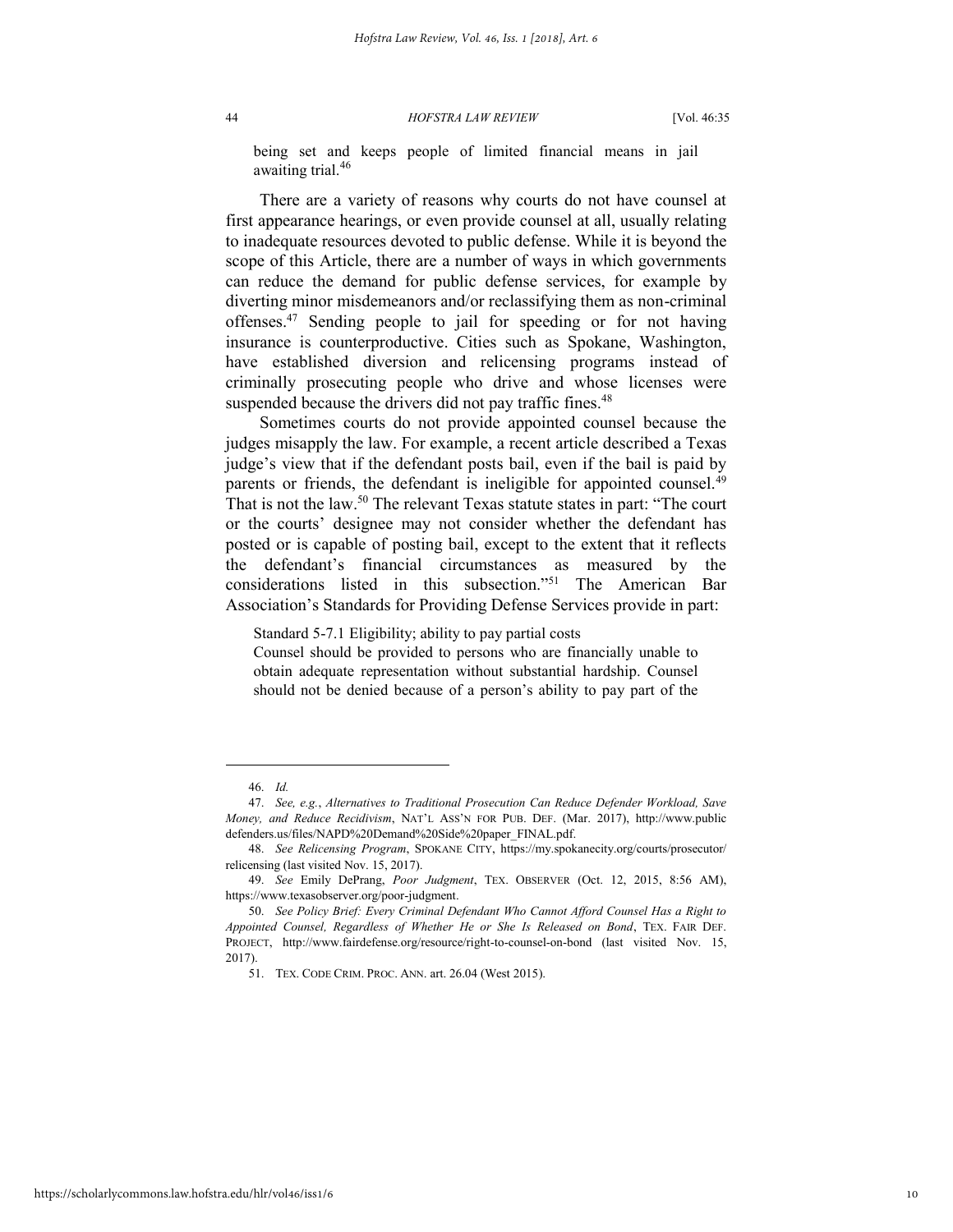. . . .

. . . .

. . . .

cost of representation, because friends or relatives have resources to retain counsel or because bond has been or can be posted.<sup>52</sup>

When judges misapply the law about eligibility for appointed counsel, their colleagues and members of the bar should take steps to correct them. When there is a supervisory judge, that judge has the responsibility to correct the judge who is misapplying the law. The ABA's Model Code of Judicial Conduct provides in part:

Rule 2.12 Supervisory Duties

(B) A judge with supervisory authority for the performance of other judges shall take reasonable measures to ensure that those judges properly discharge their judicial responsibilities, including the prompt disposition of matters before them.

Rule 2.15 Responding to Judicial and Lawyer Misconduct (A) A judge having knowledge that another judge has committed a violation of this Code that raises a substantial question regarding the judge's honesty, trustworthiness, or fitness as a judge in other respects shall inform the appropriate authority.

(C) A judge who receives information indicating a substantial likelihood that another judge has committed a violation of this Code shall take appropriate action.<sup>53</sup>

The failure to provide counsel at first appearance persists across the country, affecting thousands, probably millions, of people. The Washington Supreme Court has explained the harms that occur when judges disregard their legal obligations:

 Our legal system is based on the foundation that an independent, unbiased, and competent judiciary will interpret and apply the laws that govern us. This is paramount to the American concept of justice and fairness. Central to our system is the belief that judges will respect and honor their office and the laws they are sworn to protect. If judges fail to follow the law, in turn, the system fails to protect the people.

 The rights of the poor and indigent are the rights that often need the most protection. Each county or city operating a criminal court holds the responsibility of adopting certain standards for the delivery of public defense services, with the most basic right being that counsel

<sup>52.</sup> STANDARDS FOR CRIMINAL JUSTICE: PROVIDING DEFENSE SERVICES Standard 5-7.1 (AM. BAR ASS'N 1992).

<sup>53.</sup> MODEL CODE OF JUDICIAL CONDUCT r. 2.12(B), 2.15(A), (C) (AM. BAR ASS'N 2007) (commentary marks omitted).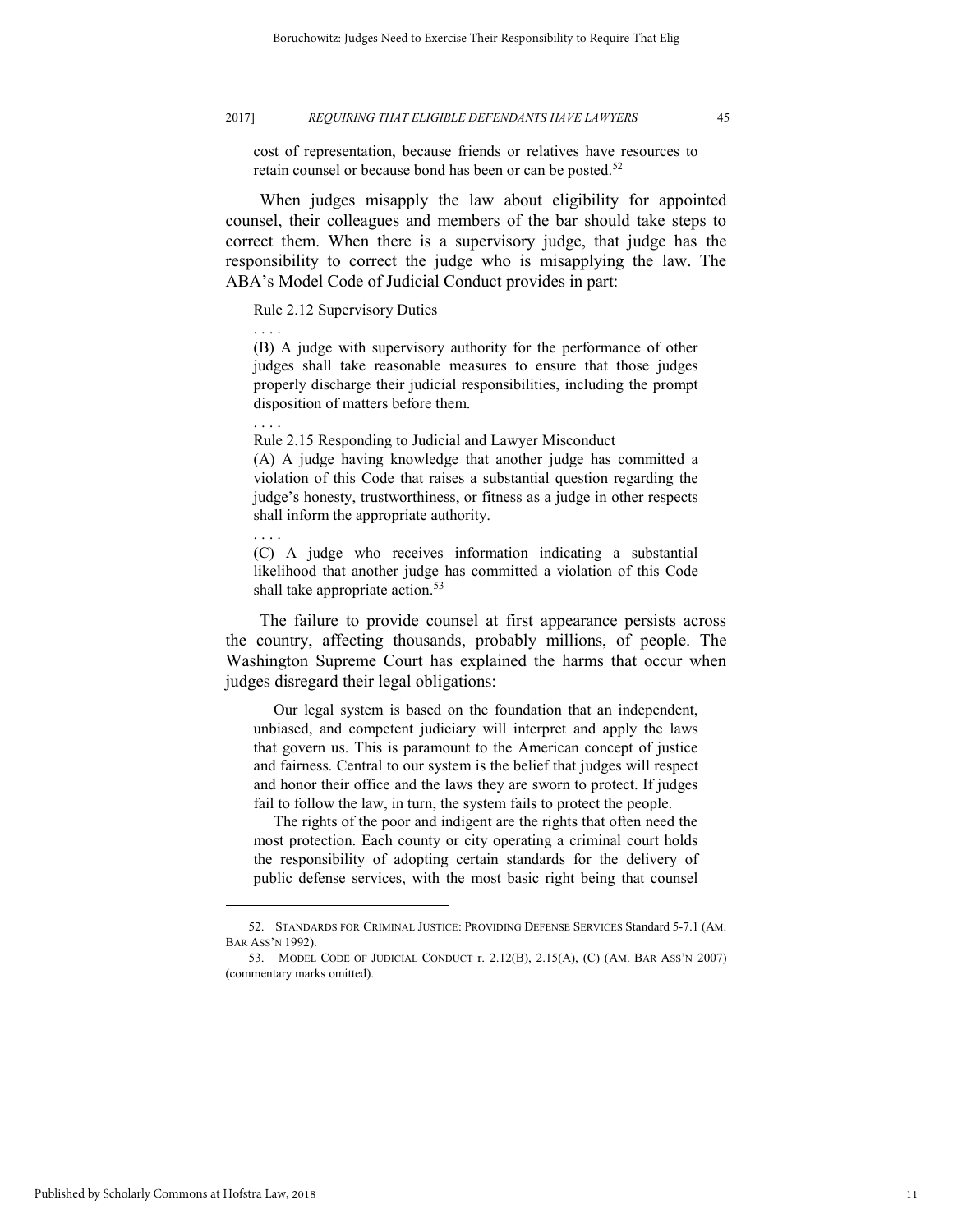shall be provided. . . . Disregarding our most basic and important principles weakens the legal system as a whole.<sup>54</sup>

#### III. FAULTY ADVICE LEADS TO INADEQUATE WAIVERS

In addition to the problem of courts proceeding without defenders available, one major reason that defendants proceed without counsel is that many judges do not properly advise them of their right to a lawyer or conduct a proper colloquy on waiver of counsel. Often, the court's advice of rights to accused persons either rushes through the right to a lawyer or does not even mention it.<sup>55</sup> An accused person has the right to represent him or herself, but the court must determine that the waiver of the right to counsel is knowingly, intelligently, and voluntarily made.<sup>56</sup> In *Von Moltke v. Gillies*, <sup>57</sup> a case involving alleged espionage in wartime by a foreign citizen, the Supreme Court made clear that the judge must make a thorough inquiry of the accused person to be able to make that determination.<sup>58</sup>

As the Court noted fourteen years later in *Carnley v. Cochran*, <sup>59</sup> "it is settled that, where the assistance of counsel is a constitutional requisite, the right to be furnished counsel does not depend on a request."<sup>60</sup> Instead, the Court states that assistance of counsel must be affirmatively offered to the accused, and the offer must be made on the record: "Presuming waiver from a silent record is impermissible. The record must show, or there must be an allegation and evidence which show, that an accused was offered counsel but intelligently and understandingly rejected the offer. Anything less is not waiver."<sup>61</sup>

Before the court can accept a waiver, it must advise the accused person of the right to counsel.<sup> $62$ </sup> In many courts, the judge speed reads

<sup>54.</sup> *In re* Disciplinary Proceeding Against Michels, 75 P.3d 950, 957 & n.2 (Wash. 2003) (citing RCW 10.101.030 that "further outlines the standards a county or city operating a criminal court shall incorporate into a public defender contract or office").

<sup>55.</sup> *See, e.g.*, SMITH ET AL., *supra* note 29, at 9, 29, 31-32.

<sup>56.</sup> *See* Iowa v. Tovar, 541 U.S. 77, 87-89 (2004); Faretta v. California, 422 U.S. 806, 835-36 (1975).

<sup>57. 332</sup> U.S. 708 (1948).

<sup>58.</sup> *Id.* at 709, 723-24 ("[A] judge must investigate as long and as thoroughly as the circumstances . . . demand. The fact that an accused may tell him that he is informed of his right to counsel and desires to waive this right does not automatically end the judge's responsibility.").

<sup>59. 369</sup> U.S. 506 (1962).

<sup>60.</sup> *Id.* at 513.

<sup>61.</sup> *Id.* at 516.

<sup>62.</sup> STANDARDS FOR CRIMINAL JUSTICE: SPECIAL FUNCTIONS OF THE TRIAL JUDGE Standard 6-3.6 (AM. BAR ASS'N 2000).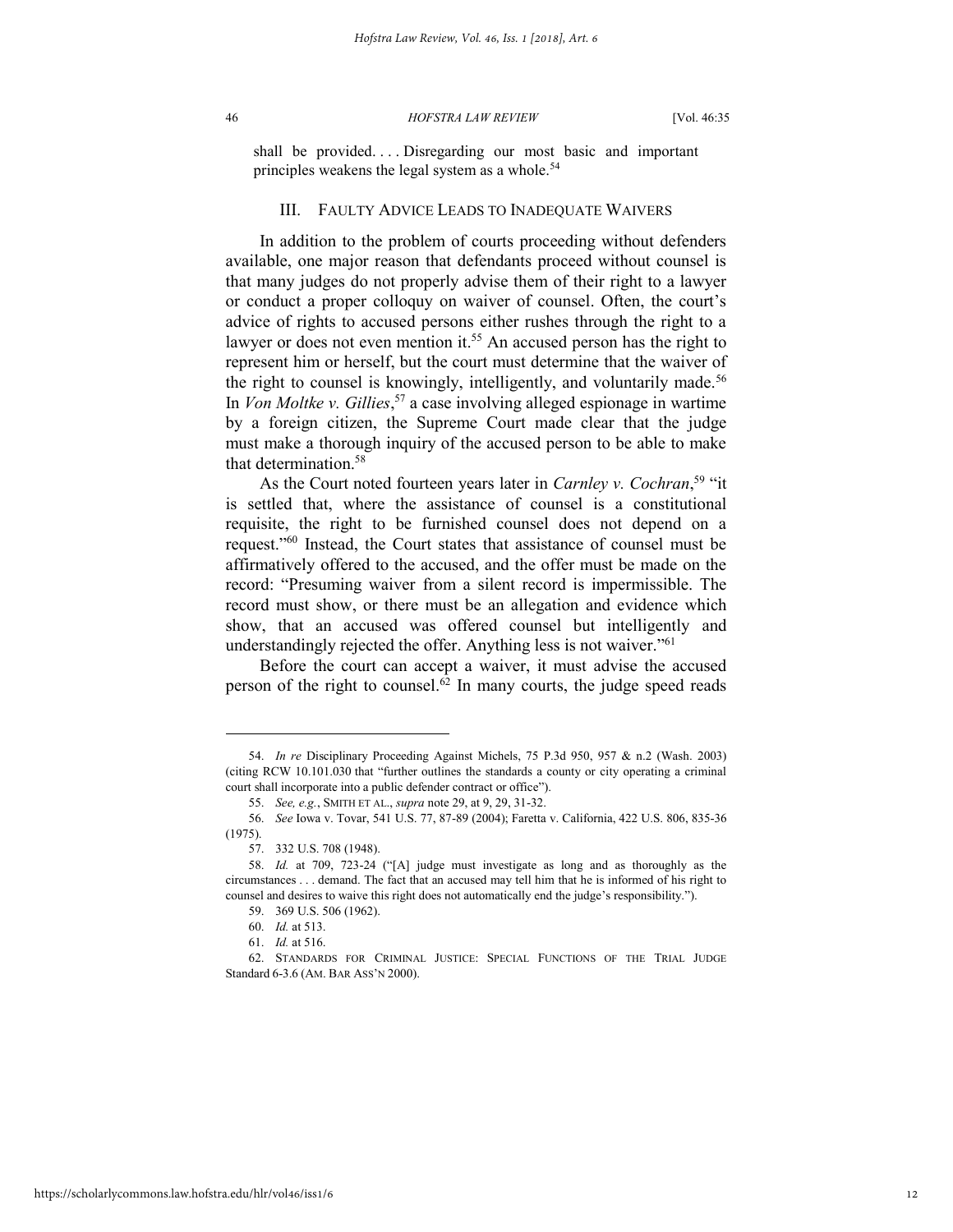from a book to the court full of people a series of constitutional rights, including the right to a trial, to subpoena witnesses, and to remain silent. I saw a court commissioner in Washington State go so quickly through the rights that a defendant, in jail without a lawyer, said "Slow the hell down!"

Many courts give the accused persons a sheet of paper with a list of their rights, often in small type, sometimes with a place to sign to give up the rights without a place to sign to ask for counsel.<sup>63</sup> When the defendants look around and see no public defender available, and when the judge tells them that if they ask for a defender their case will be rescheduled in two weeks, any "waiver" of counsel should be presumed invalid.

In one Washington court, I saw a court commissioner tell defendants that the prosecutor (who was not present) might be willing to negotiate a lesser charge, but that if they asked for a lawyer, they could not talk to the prosecutor. He gave defendants a piece of paper with the address and phone number of the prosecutor at the top and of the public defender at the bottom.

Many courts in their advice tell the defendants that if they plead guilty, they give up the right to a lawyer, which is simply not true.

As the Supreme Court has written, the "simple reality" is that "ninety-four percent of state convictions are the result of guilty pleas."<sup>64</sup> Having a lawyer to negotiate those pleas is critical. And as discussed above, lawyers might advise their clients to file motions and go to trial, or seek dismissal for legal or factual reasons, but if the defendants never have a lawyer, they never become clients and they never receive that advice.<sup>65</sup>

The Supreme Court in *Argersinger* recognized the need for counsel at guilty pleas:

Beyond the problem of trials and appeals is that of the guilty plea, a problem which looms large in misdemeanor, as well as in felony, cases. Counsel is needed so that the accused may know precisely what he is doing, so that he is fully aware of the prospect of going to jail or prison, and so that he is treated fairly by the prosecution.<sup>66</sup>

<sup>63.</sup> SIXTH AMENDMENT CTR., *supra* note 11, at 32.

<sup>64.</sup> Missouri v. Frye, 566 U.S. 134, 143 (2012).

<sup>65.</sup> *See supra* Part II.

<sup>66.</sup> Argersinger v. Hamlin, 407 U.S. 25, 34 (1972).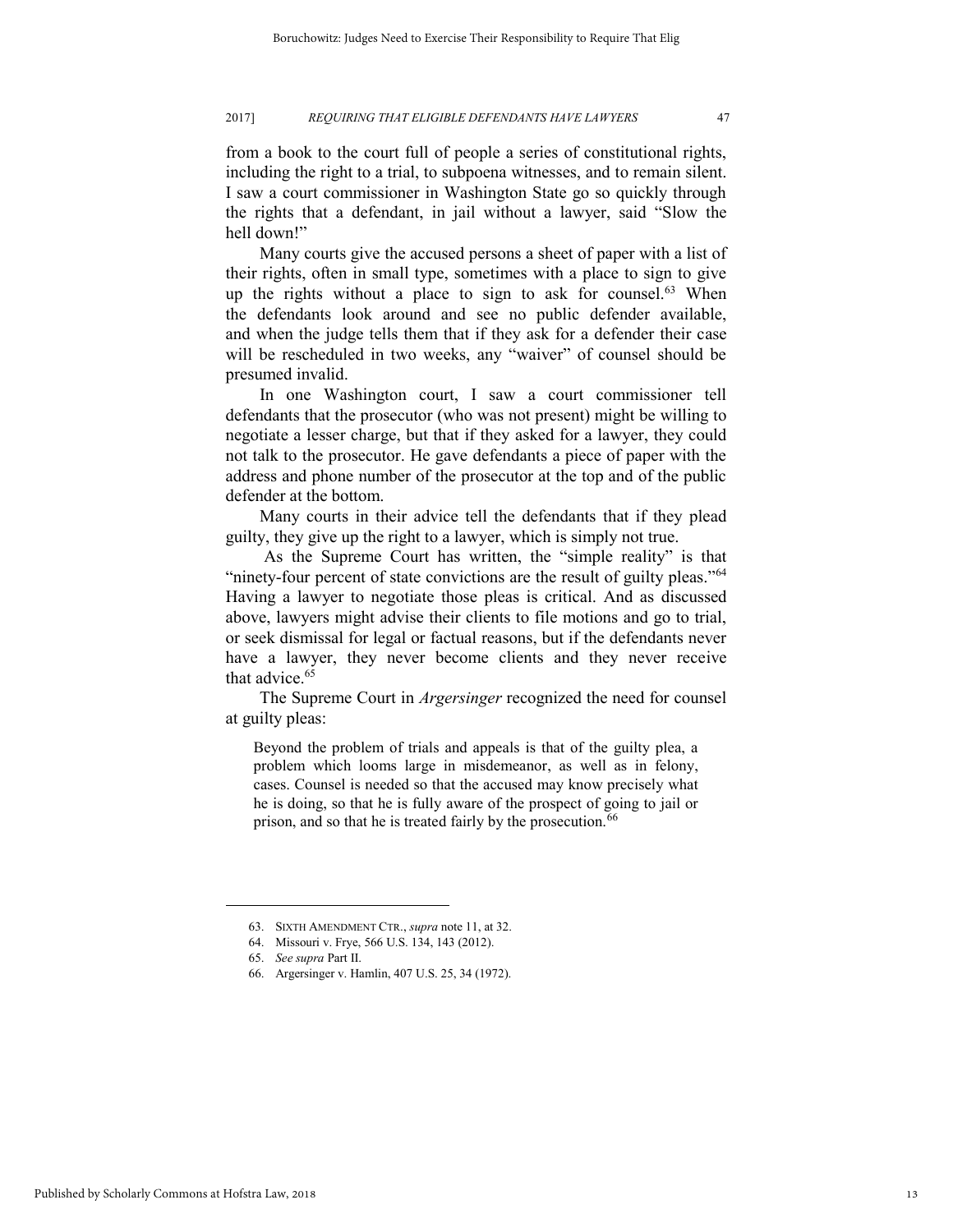The National Right to Counsel Committee described the problems as follows:

When a defendant is not adequately advised of the right to counsel, the waiver almost certainly would not withstand scrutiny as a valid waiver of the right to legal representation. The invalidity of the waiver, however, typically fails to come to light, as the waiver process is of low visibility and defects rarely surface in the appellate courts. There are still some lower courts, moreover, that do not maintain a record of proceedings, so there is no way to be sure exactly how counsel was offered to the accused and if the waiver of legal representation was valid. There also is considerable evidence that, in many parts of the country, prosecutors play a role in negotiating plea arrangements with accused persons who are not represented by counsel and who have not validly waived their right to counsel. Not only are such practices of doubtful ethical propriety, but they also undermine defendants' right to counsel.<sup>67</sup>

The South Carolina report found that in one county, "more than 40% of observed cases were in courtrooms where the opening advisement omitted the constitutional right to an attorney," and in the five counties studied, "[m]ore than half of defendants (50.9%) were not advised of their right to counsel when speaking to the judge."<sup>68</sup>

The Utah report documented the following:

[S]ome courts use a written form that incorrectly advises the accused persons that if they plead guilty, they give up the right to a lawyer. The form lists the rights available, including to be represented by counsel, and states: "If you enter a plea of Guilty to the charge(s), you will give up the rights just mentioned  $\ldots$ ."<sup>69</sup>

Michigan courts use a similar form for misdemeanor cases, telling defendants that if they plead guilty they give up various rights including the right to counsel. The form includes in relevant part the following:

<sup>67.</sup> NAT'L RIGHT TO COUNSEL COMM., *supra* note 27, at 8.

<sup>68.</sup> SMITH ET AL., *supra* note 29, at 6.

<sup>69.</sup> SIXTH AMENDMENT CTR., *supra* note 11, at 32.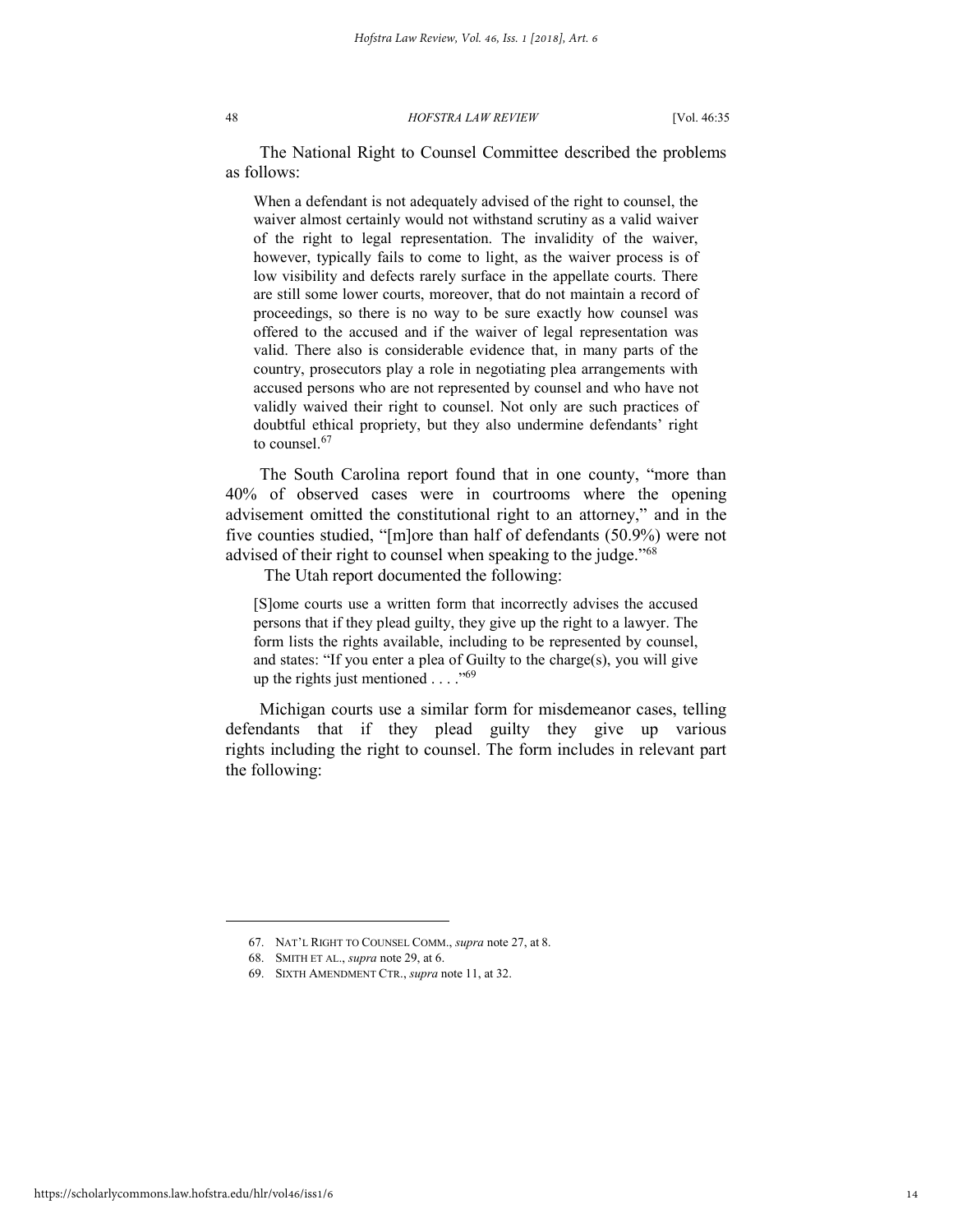3. You have the right to an attorney at public expense if you are indigent (without money to hire an attorney) and if

a. the offense charged requires a minimum jail sentence, or

b. the court determines that it might sentence you to jail. . . .

. . . .

6. If you plead guilty or no contest and your plea is accepted, you will not have a trial of any kind and will give up the rights listed in items 3 and 5 above. $70$ 

This simply is not the law, as discussed above, as defendants are entitled to counsel to help them negotiate a plea and to represent them at sentencing.<sup>71</sup> The form also tells people they have a right to counsel only if there is a mandatory jail sentence or the court determines it might sentence them to jail.<sup>72</sup> Many states take a different view, providing counsel if jail is a possible sentence.<sup>73</sup> Arguably, Supreme Court case law requires counsel if jail is possible, but that is beyond the scope of this Article.<sup>74</sup>

The report *The Right to Counsel in Utah*, found the following:

"Most people will waive the public defender if they can't have representation immediately," observed one urban justice court judge. This strongly suggests that, were the opposite to be true – that if public defenders were available to advise clients at the first critical stage, as constitutionally required – defendants would seek the assistance of a lawyer with greater frequency. In the face of such additional pressure to forego an attorney, created by cost concerns of the justice courts, the defendants' failure to demand what should already have been provided to them does not constitute a valid waiver of that right.<sup>75</sup>

The National Right to Counsel Committee's first recommendation included the following:

<sup>70.</sup> *Advice of Rights and Plea Information*, ST. MICH. JUD. DIST., http://www.courts.mi.gov/ Administration/SCAO/Forms/courtforms/dc213.pdf (last visited Nov. 15, 2017).

<sup>71.</sup> *See supra* note 6 and accompanying text.

<sup>72.</sup> *Advice of Rights and Plea Information*, *supra* note 70.

<sup>73.</sup> *See, e.g.*, WASH. CRIM. R. CT. LTD. J. 3.1(a) (2012).

<sup>(</sup>a) Types of Proceedings. The right to a lawyer shall extend to all criminal proceedings for offenses punishable by loss of liberty regardless of their denomination as felonies, misdemeanors, or otherwise.

*Id.*; *see also*, McInturf v. Horton, 538 P.2d 499, 499 (Wash. 1975) (en banc).

<sup>74.</sup> *See, e.g.*, Brandon Buskey, *Escaping the Abyss: The Promise of Equal Protection to End Indefinite Detention Without Counsel*, 61 ST. LOUIS U. L.J. 665, 669-70, 673, 675 (2017).

<sup>75.</sup> SIXTH AMENDMENT CTR., *supra* note 11, at 35-36.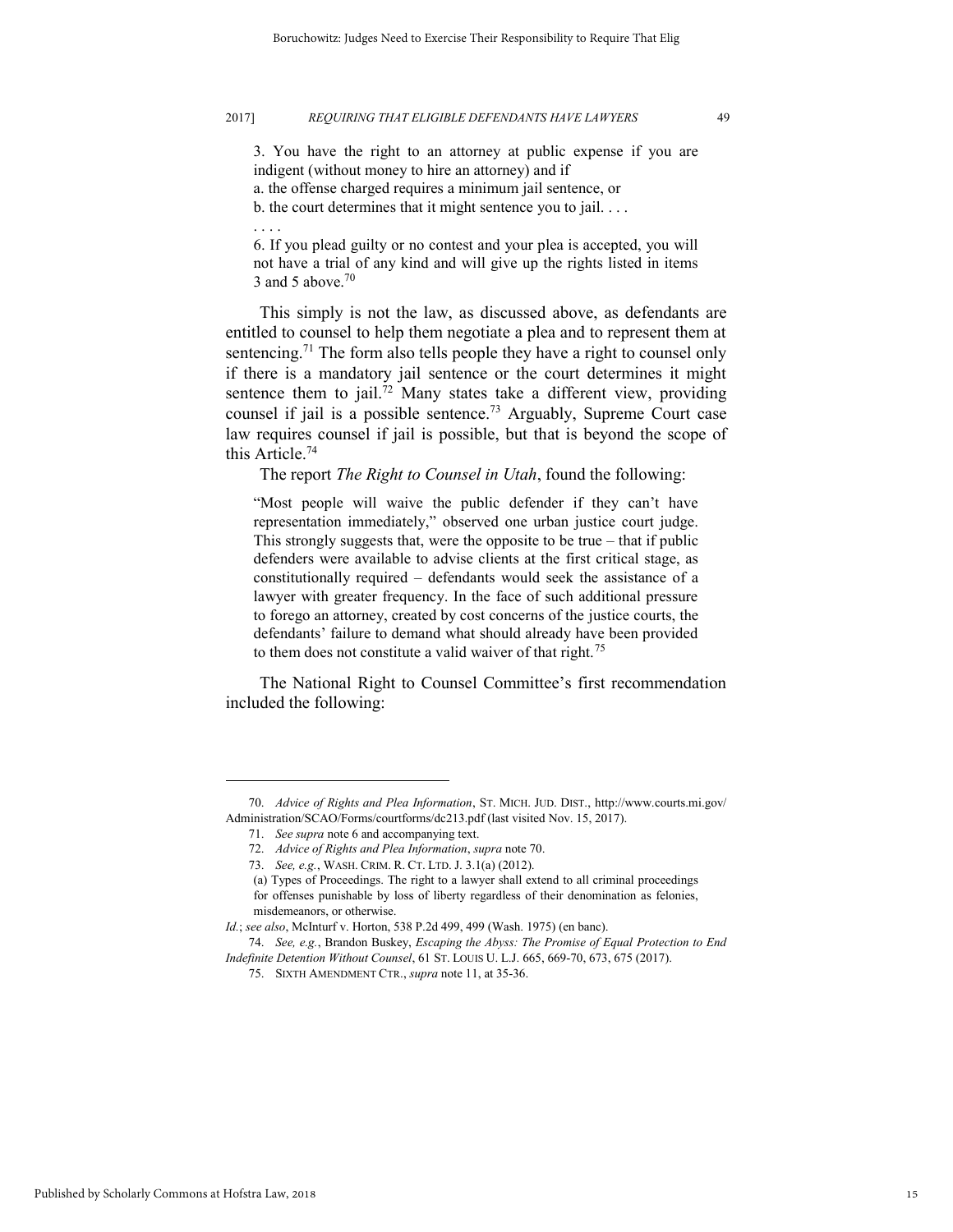Judges should ensure that all waivers of counsel are voluntary, knowing, intelligent, and on the record, and that guilty pleas are not accepted from accused persons absent valid waivers of counsel. Prosecutors should not negotiate plea agreements with accused persons absent valid waivers of counsel and should adhere to their duty to assure that accused persons are advised of their right to a lawyer.<sup>76</sup>

This is not a complicated or novel concept. The Supreme Court has set out this knowing and intelligent requirement many times in the past seventy-nine years, from *Johnson v. Zerbst* in 1938 to *Von Moltke* in 1948, through *Iowa v. Tovar*. 77

And state courts have not been shy in applying the *Johnson* and *Von Moltke* principles. For example, the Ohio Court of Appeals reversed a misdemeanor conviction, citing *Von Moltke*, because the advice by the trial judge did not adequately address the dangers and disadvantages of proceeding without counsel.<sup>78</sup>

Because both the right to counsel at trial and the right to selfrepresentation are constitutional rights, strict compliance with the advisement and the waiver requirements is mandatory; Wamsley is not required to show prejudice, it is presumed.<sup>79</sup>

Washington State has a court rule that incorporates the "thorough inquiry" language from *Von Moltke*.

Waiver of Counsel. If the defendant chooses to proceed without counsel, the court shall determine on the record whether the waiver is made voluntarily, competently and with knowledge of the consequences. The court shall make a thorough inquiry of the defendant's understanding before accepting the waiver. If the court finds the waiver valid, an appropriate finding shall be entered in the record. Unless the waiver is valid, the court shall not proceed with the arraignment until counsel is provided.<sup>80</sup>

Connecticut has a similar provision.<sup>81</sup>

<sup>76.</sup> NAT'L RIGHT TO COUNSEL COMM., *supra* note 27, at 11.

<sup>77.</sup> *See* Iowa v. Tovar, 541 U.S. 77, 81, 87-88 (2004); Von Moltke v. Gillies, 332 U.S. 708, 722-24 (1948); Johnson v. Zerbst, 304 U.S. 458, 464 (1938).

<sup>78.</sup> State v. Wamsley, 64 N.E.3d 489, 494, 497 (Ohio Ct. App. 2016).

<sup>79.</sup> *Id.* at 497; *see also* United States v. Wing, No. A05-0042 CR (JWS), 2005 WL 1575667, at \*1 (D. Alaska June 20, 2005) (dismissing a federal prosecution for possession of a firearm "after being convicted of a crime of domestic violence . . . because [the] conviction for the predicate offense of a misdemeanor crime of domestic violence was obtained" as the result of an invalid waiver of counsel).

<sup>80.</sup> WASH. CRIM. R. CT. LTD. J. 4.1(d) (2010).

<sup>81.</sup> The rule provides: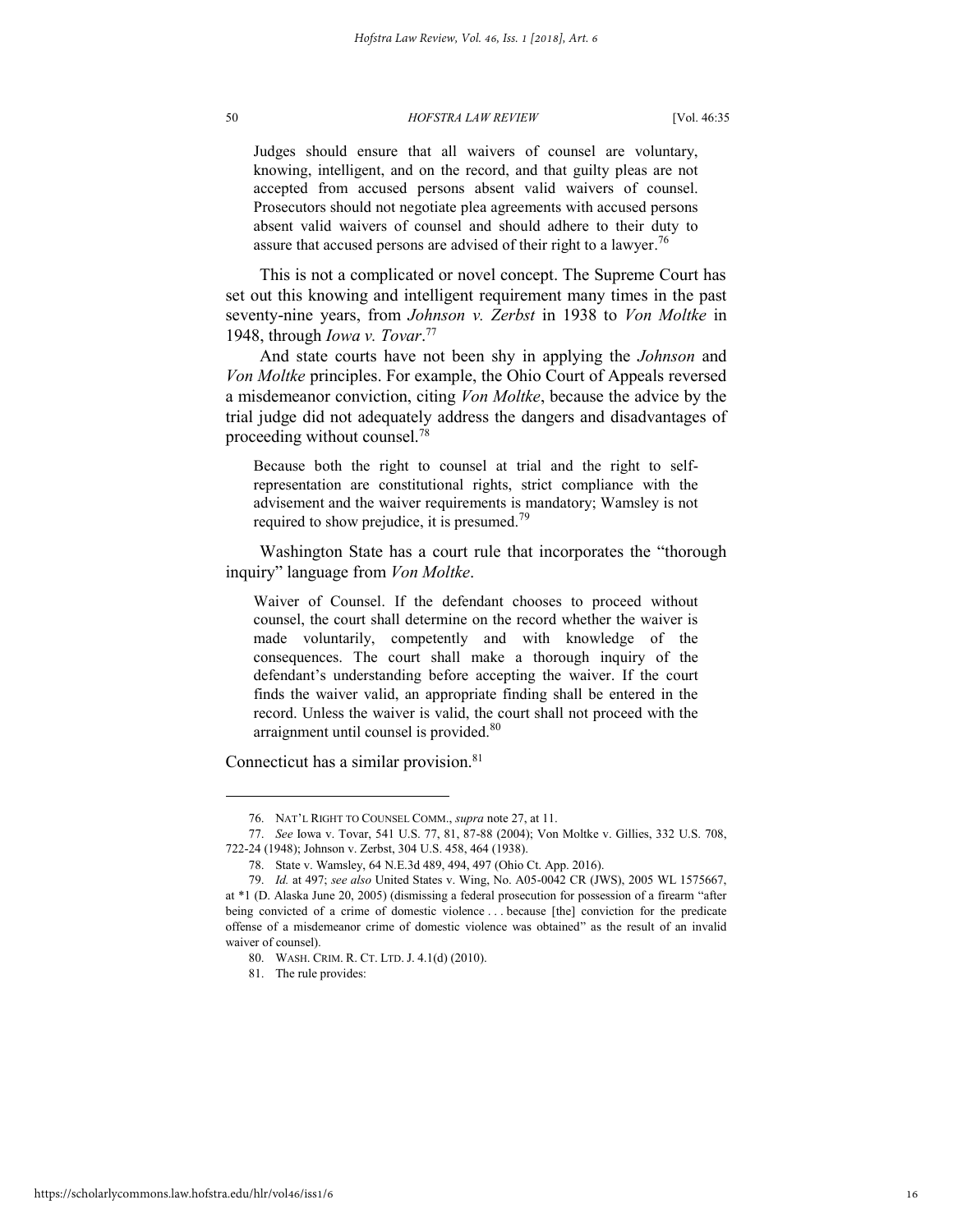Washington's Court of Appeals had made clear the thorough inquiry requirement even before the court rule was amended to include the language in 2010. In *State v. Chavis*, <sup>82</sup> the Court wrote, citing *Von Moltke*:

An accused should not be deemed to have waived the assistance of counsel until the entire process of offering counsel has been completed and a thorough inquiry into the accused's comprehension of the offer and capacity to make the choice intelligently and understandably has been made.<sup>83</sup>

Nevertheless, misdemeanor court judges did not always comply with the requirements that appellate courts repeatedly had made clear. The Washington Judicial Conduct Commission has disciplined judges accordingly. In one case, it censured and recommended suspension of a judge who had been disciplined previously for the same deficiency. The Commission found that the judge violated judicial canons by

routinely failing to adequately advise unrepresented criminal defendants of their constitutional due process rights. The Commission found that the misconduct occurred and was compounded by the fact that Respondent was previously censured by the Commission for similar behavior (CJC 3811-F-110). The Commission censured Judge Ottinger and recommended to the Washington State Supreme Court that she be suspended from office for thirty days without pay.<sup>84</sup>

It makes sense that the judge should be careful to determine that the defendant understands and is willingly giving up the right to a lawyer, and knows that a lawyer can help the person immediately to decide what to do. I will discuss below how judges can conduct appropriate

SEC'Y OF THE STATE OF CONN., CONNECTICUT PRACTICE BOOK 422-23 (2017).

A waiver will be accepted only after the judicial authority makes a thorough inquiry and is satisfied that the defendant:

 <sup>(1)</sup> Has been clearly advised of the right to the assistance of counsel, including the right to the assignment of counsel when so entitled;

 <sup>(2)</sup> Possesses the intelligence and capacity to appreciate the consequences of the decision to represent oneself:

 <sup>(3)</sup> Comprehends the nature of the charges and proceedings, the range of permissible punishments, and any additional facts essential to a broad understanding of the case; and (4) Has been made aware of the dangers and disadvantages of self-representation.

<sup>82. 644</sup> P.2d 1202 (Wash. Ct. App. 1982).

<sup>83.</sup> *Id.* at 1205 (citing Von Moltke v. Gillies, 332 U.S. 708, 723-24 (1948) (plurality opinion)).

<sup>84.</sup> *Activity – Cases Filed with the Supreme Court*, ST. WASH. COMM'N ON JUD. CONDUCT, https://www.cjc.state.wa.us/index.php?page=activity&section=supreme\_court\_filings (last visited Nov. 15, 2017) (referring to proceedings against Judge Mary Ann Ottinger, CJC No. 4475-F-119, May 5, 2006).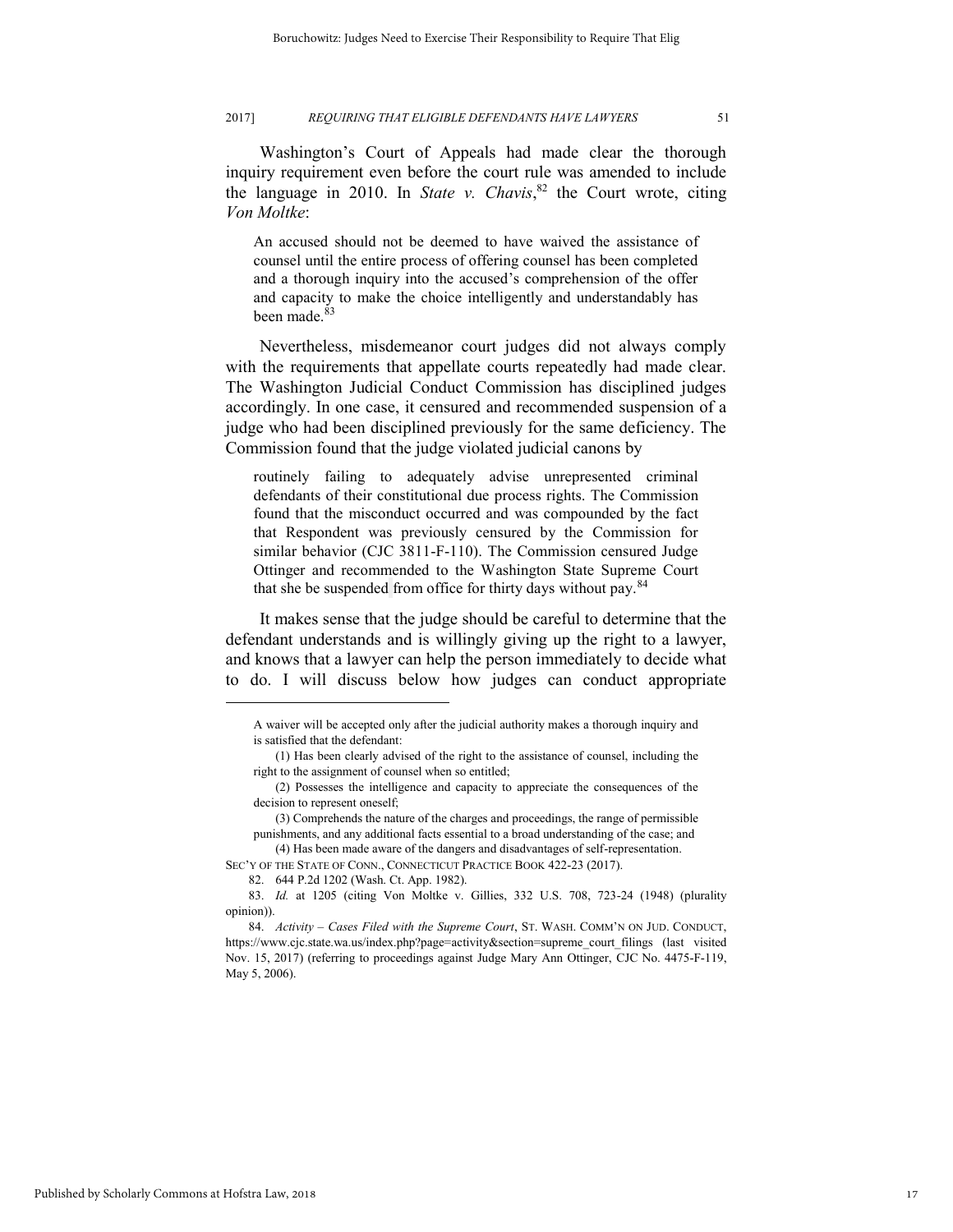advice of rights and waivers for accused persons who say they do not want counsel.<sup>85</sup>

#### IV. IT IS CRITICAL THAT JUDGES ACCEPT RESPONSIBILITY FOR ENSURING THE RIGHT TO COUNSEL

As Justice Stevens wrote for the Court in *United States v. Cronic*<sup>86</sup>: "Of all the rights that an accused person has, the right to be represented by counsel is by far the most pervasive, for it affects his ability to assert any other rights he may have."<sup>87</sup>

The Court in *Gideon v. Wainwright*<sup>88</sup> emphasized the need to provide counsel to implement the constitutional safeguards designed to assure fair trials and equal treatment under the law.<sup>89</sup>

From the very beginning, our state and national constitutions and laws have laid great emphasis on procedural and substantive safeguards designed to assure fair trials before impartial tribunals in which every defendant stands equal before the law. This noble ideal cannot be realized if the poor man charged with crime has to face his accusers without a lawyer to assist him. $90$ 

Many judges recognize that many of the defendants coming before them are afraid and ill-equipped to face criminal charges alone. In 2009, the Washington District and Municipal Court Judges' Association wrote to the state supreme court about the need for counsel at first appearance:

The reality we see every day is that people entering our criminal justice system are confused by or ignorant of legal concepts, often unsophisticated, low on the literacy continuum, frightened, intimidated by authority, and faced by increasingly complicated direct and collateral consequences of conviction.<sup>91</sup>

Those accused persons need the judges to protect their right to counsel.<sup>92</sup>

<sup>85.</sup> *See infra* notes 97-98, 103, 108-10 and accompanying text.

<sup>86. 466</sup> U.S. 648 (1984).

<sup>87.</sup> *Id.* at 654 (quoting Walter V. Schaefer, *Federalism and State Criminal Procedure*, 70 HARV. L. REV. 1, 8 (1956)).

<sup>88. 372</sup> U.S. 335 (1963).

<sup>89.</sup> *Id.* at 342-45.

<sup>90.</sup> *Id.* at 344, 346 n.3.

<sup>91.</sup> Letter from Marilyn G. Paja, President-Judge, Dist. and Mun. Court Judges' Ass'n, to Charles W. Johnson, Assoc. Chief Justice, Wash. State Supreme Court (Apr. 6, 2009) (on file with author).

<sup>92.</sup> A recent *Atlantic* article reported on a Michigan judge who has become convinced that there should be lawyers at first appearance. Maura Ewing, *When Does the Right to a Lawyer Kick*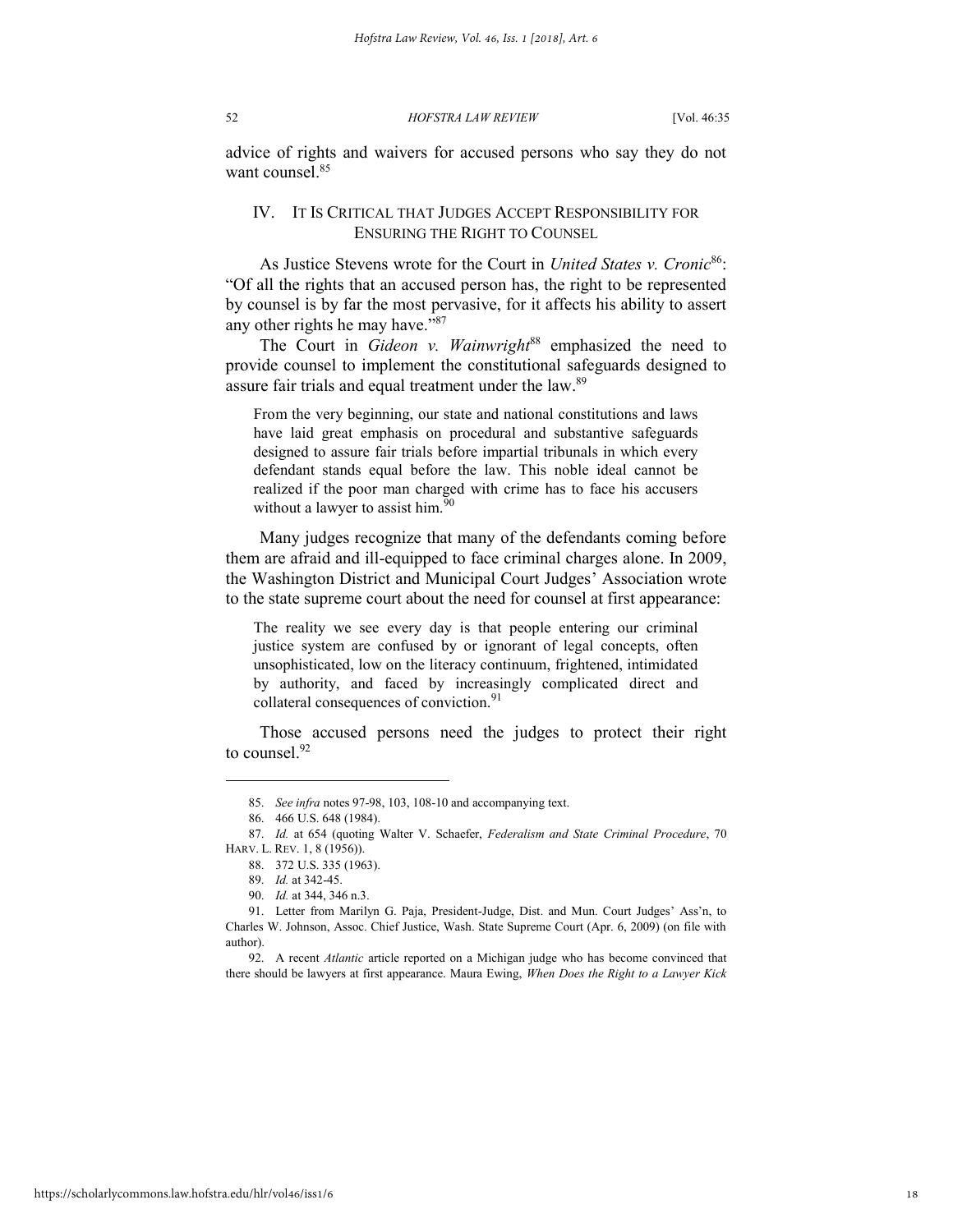Justice Stevens, dissenting in a case in which the Court did not find a conflict of interest, wrote the following:

When an indigent defendant is unable to retain his own lawyer, the trial judge's appointment of counsel is itself a critical stage of a criminal trial. At that point in the proceeding, by definition, the defendant has no lawyer to protect his interests and must rely entirely on the judge.  $93$ 

The Washington Commission on Judicial Conduct wrote in disciplining a judge: "The judge's obligation is to ensure that a defendant knowingly, intelligently and voluntarily understands their constitutional rights before they effectively waive them or before they orally plead guilty."<sup>94</sup>

In another Washington case, the Washington Supreme Court emphasized

the principle that a judge has a duty to ensure that guilty pleas are knowingly, voluntarily, and intelligently made. . . . Under the Canons, the judge's duty is to be faithful to the law and maintain judicial and professional competence. . . . Judicial integrity is sacrificed if the canon is violated and the appearance of fairness is ignored.<sup>95</sup>

In one court I observed, the clerk asked defendants who said they wanted to have a lawyer whether they had talked with the prosecutor first. In other courts, defendants either are called by name by the prosecutor to come to talk with them or are directed by court staff to talk with the prosecutor. In those situations, the prosecutor may tell defendants that the prosecutor is not their lawyer, but they then discuss the case and offer a plea bargain before the defendants have properly waived counsel. I have seen prosecutors do this with chained, in-custody defendants. This is ethically questionable and also leads the defendants to believe that their case will be processed without a lawyer to help them.

One prosecutor told me he had gone to the jail to discuss a plea with a defendant. Any pretense of honoring the right to counsel in such a situation becomes meaningless.

*In?*, ATLANTIC (Sept. 15, 2017), https://www.theatlantic.com/politics/archive/2017/09/when-doesthe-right-to-an-attorney-kick-in/539898.

<sup>93.</sup> Mickens v. Taylor, 535 U.S. 162, 184 (2002) (Stevens, J., dissenting).

<sup>94.</sup> *In re* Mary Ann Ottinger, CJC No. 4475-F-119 (Wash. Comm'n on Judicial Conduct May 5, 2006), https://www.cjc.state.wa.us/materials/activity/public\_actions/2006/4475%20Ottinger %20Decision.pdf.

<sup>95.</sup> *In re* Disciplinary Proceeding Against Steven Michels, 75 P.3d 950, 955-56 (Wash. 2003).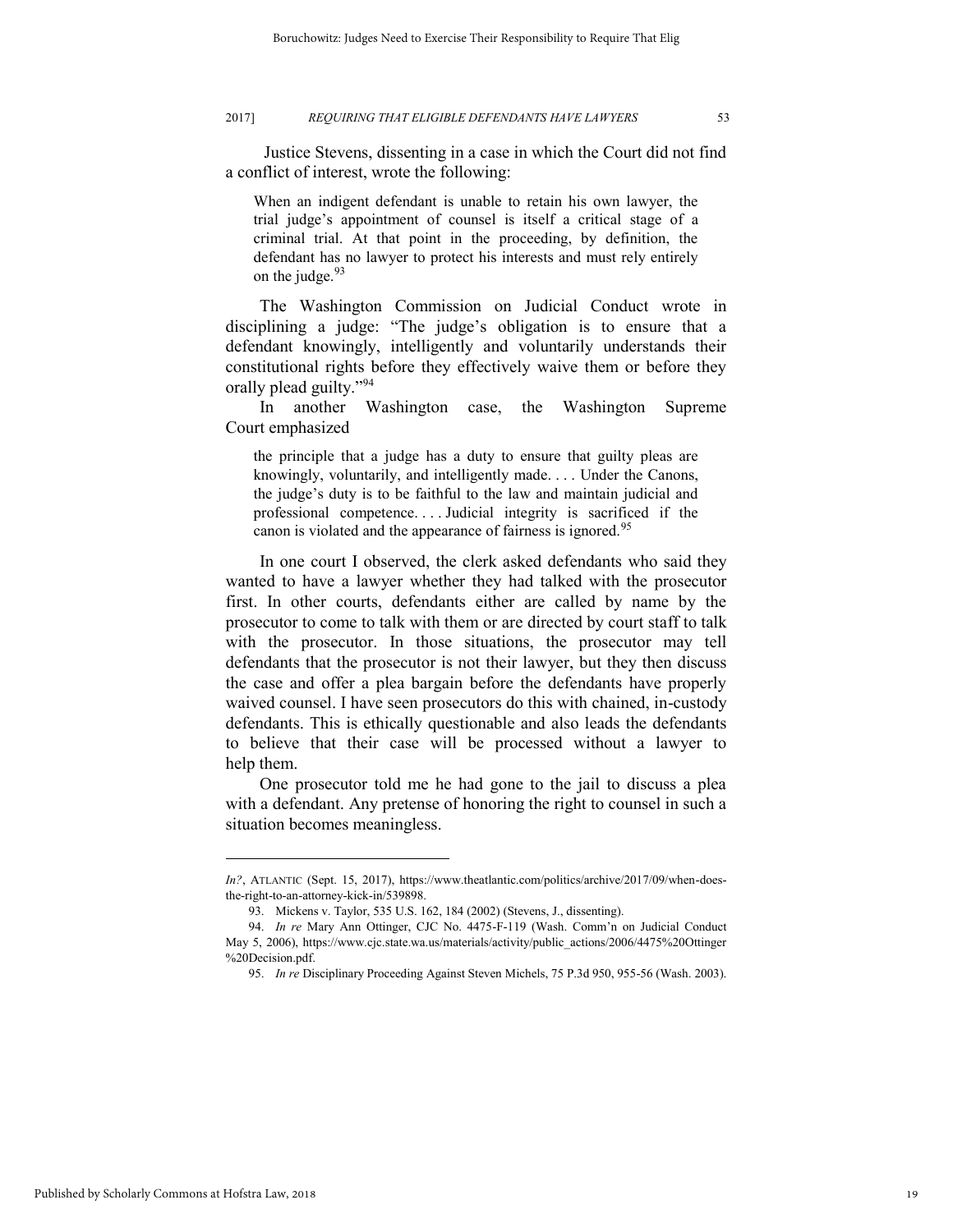If prosecutors in their courts are talking with unrepresented people who have not waived counsel, judges should advise prosecutors in their courts to follow the Rules of Professional Conduct, which provide in part as follows:

Rule 3.8 Special Responsibilities of a Prosecutor The prosecutor in a criminal case shall:

. . . .

(b) make reasonable efforts to assure that the accused has been advised of the right to, and the procedure for obtaining, counsel and has been given reasonable opportunity to obtain counsel;

(c) not seek to obtain from an unrepresented accused a waiver of important pretrial rights, such as the right to a preliminary hearing . . . .<sup>9</sup>

As discussed below, judges should organize their courts so that prosecutors are not talking with defendants before the judges do. $97$ 

When prosecutors are willing to make plea bargains with unrepresented people who have not waived counsel, when defendants are confused, frightened, ignorant of the law, and intimidated by the court process, judges need to accept their responsibility to make sure that accused persons know that they have the right to counsel and that counsel is available to advise them from the beginning of the court process. As Professor Jacqueline McMurtrie has written, "It is critical to ensure that individuals accused of crimes who are too poor to hire a lawyer are represented by competent and dedicated public defender advocates."<sup>98</sup>

Professor Stephen B. Bright and his colleague Sia M. Sanneh wrote:

In the absence of a capable lawyer, a person accused of a crime is virtually defenseless against a prosecutor acting as both inquisitor and adversary, exercising unchecked power over everything from the crime charged to the disclosure of information to the sentence imposed. That so many are left defenseless so often is shameful.<sup>99</sup>

<sup>96.</sup> MODEL RULES OF PROF'L CONDUCT r. 3.8 (AM. BAR ASS'N 2016). The Model Rules have been adopted in all fifty states and the District of Columbia. *State Adoption of the ABA Model Rules of Professional Conduct*, A.B.A., https://www.americanbar.org/groups/ professional responsibility/publications/model rules of professional conduct/alpha list state ado pting\_model\_rules.html (last visited Nov. 15, 2017).

<sup>97.</sup> *See infra* Part V.

<sup>98.</sup> Jacqueline McMurtrie, *Strange Bedfellows: Can Insurers Play a Role in Advancing*  Gideon*'s Promise?*, 45 HOFSTRA L. REV. 391, 398 (2016).

<sup>99.</sup> Stephen B. Bright & Sia M. Sanneh, *Fifty Years of Defiance and Resistance After* Gideon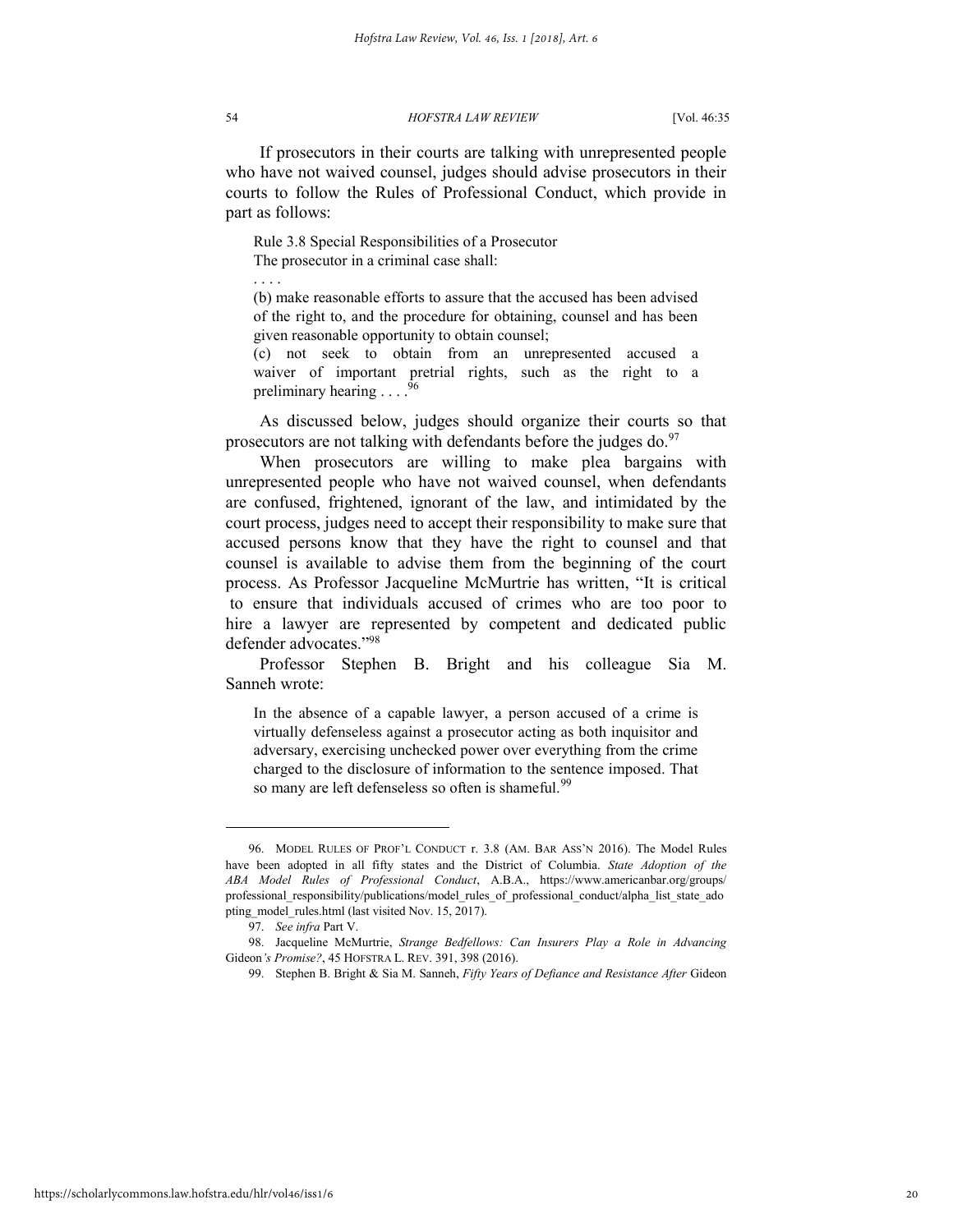Senator Grassley, introducing a hearing on the right to counsel in misdemeanor cases, emphasized judges' role: "What is particularly troubling about these constitutional violations is who is committing them. It is our judicial system. The states and the state courts must adhere to the Bill of Rights. Respect for our courts as well as the rule of law demands that."<sup>100</sup>

#### V. STEPS JUDGES CAN TAKE TO MAKE SURE WAIVERS OF COUNSEL ARE VALID

State court judges can be guided by the care with which federal judges are directed to address advice and waiver of the right to counsel. The Benchbook for U.S. District Court Judges ("Benchbook") states that "[i]f counsel has not been assigned by the magistrate judge before the defendant's first court appearance, assignment of counsel should be the first item of business before the judge."<sup>101</sup> The Benchbook adds that defendants have the right of self-representation but "[w]aiver of counsel must, however, be knowing and voluntary. This means that you must make clear on the record that the defendant is fully aware of the hazards and disadvantages of self-representation."<sup>102</sup> The Benchbook directs judges to ask about a dozen questions to probe whether the waiver is knowing and voluntary and to say to the accused person something to this effect:

I must advise you that in my opinion, a trained lawyer would defend you far better than you could defend yourself. I think it is unwise of you to try to represent yourself. You are not familiar with the law. You are not familiar with court procedure. You are not familiar with the rules of evidence. I strongly urge you not to try to represent yourself.<sup>103</sup>

Some state court judges do urge defendants not to waive counsel, but many simply accept the defendant's initial "no" or "I guess not" that has been driven by the written form that puts waiver at the bottom of the

v. Wainwright, 122 YALE L.J. 2150, 2172 (2013).

<sup>100.</sup> Prepared Statement by Senator Chuck Grassley of Iowa, Chairman, Senate Judiciary Committee Hearing on Protecting the Constitutional Right to Counsel for Indigents Charged with Misdemeanors (May 13, 2015), https://www.grassley.senate.gov/news/news-releases/grassleystatement-judiciary-committee-hearing-protecting-constitutional-right.

<sup>101.</sup> FED. JUDICIAL CTR., BENCHBOOK FOR U.S. DISTRICT COURT JUDGES § 1.02, at 5 (6th ed. 2013).

<sup>102.</sup> *Id.* § 1.02(C), at 6.

<sup>103.</sup> *Id.* § 1.02(C), at 6-7.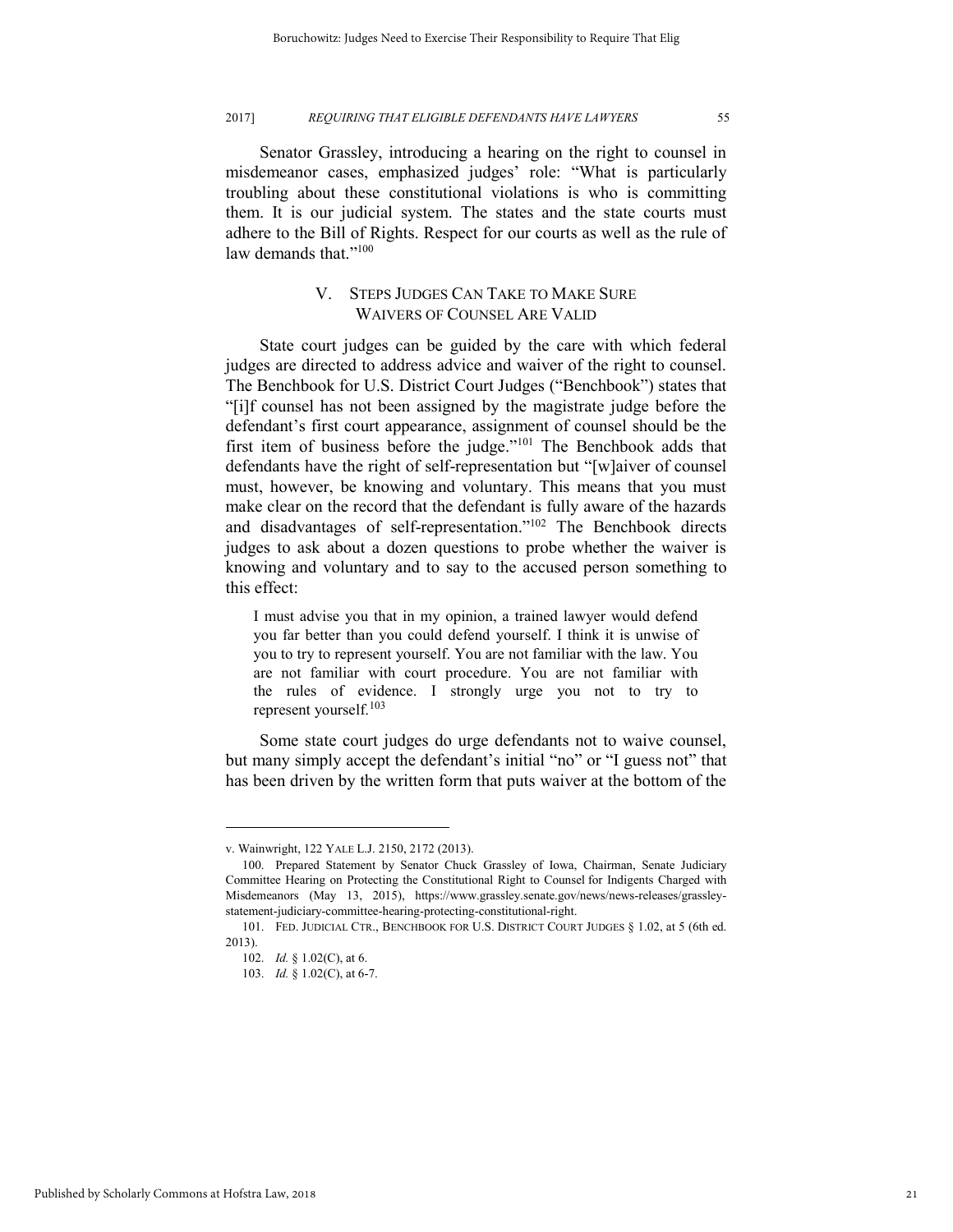advice of rights as well as by the defendant's having accepted a prosecutor's plea offer before ever talking with a lawyer or the judge.<sup>104</sup>

A joint project of Kentucky district court judges, county attorneys, public defenders, and criminal defense lawyers developed a guide for judges<sup>105</sup> which includes a variety of sample advice statements including the following:

The first right you have when you are charged with a crime is the right to a lawyer. You do not have to handle this case by yourself and you should not feel pressured to handle the case yourself if you want a lawyer to help you. A lawyer can go over the evidence against you, listen to your side of the story, and then help you decide which options may be best for you. A lawyer may be able to tell you whether you have a defense to the crime or whether you should have been charged with a less serious offense to begin with. If you want to try to settle your case, a lawyer may be better skilled at negotiating with the prosecutor than you on your own. Also, a lawyer may help you understand other consequences of a conviction, such as problems in areas of immigration or eligibility for public benefits like housing or student loans. If you do not have a lawyer, no one else in the court system has the job of helping you with these matters or acting only in your interest. I cannot give you advice.<sup>106</sup>

The guide points out that this language was analyzed on the Flesch-Kincaid Grade Level Scale to be on the 9.5 grade reading level.<sup>107</sup> The comprehension level of the judge's advice of rights is an important consideration, as are the speed and tone with which the judge reads the advice.

The judge, typically seated on an elevated bench looking down on the accused person, can be quite intimidating to the layperson who may be facing the most stressful situation they ever have experienced. It makes sense for the judge to explain what a lawyer can do to help the person as well as to say, "I strongly urge you not to try to represent yourself." When judges take that approach, most people will say, "Thank you, Judge, I would like a public defender."

<sup>104.</sup> *See* BORUCHOWITZ ET AL., *supra* note 1, at 15-17.

<sup>105.</sup> KY. DEP'T PUB. ADVOCACY, RECITATION OF RIGHTS IN CRIMINAL CASES: A KENTUCKY BEST PRACTICES GUIDE (2012), https://dpa.ky.gov/Public\_Defender\_Resources/Documents/ Best%20Practices%20-%20Recitation%20of%20Rights.pdf.

<sup>106.</sup> *Id.* at 7.

<sup>107.</sup> *Id.*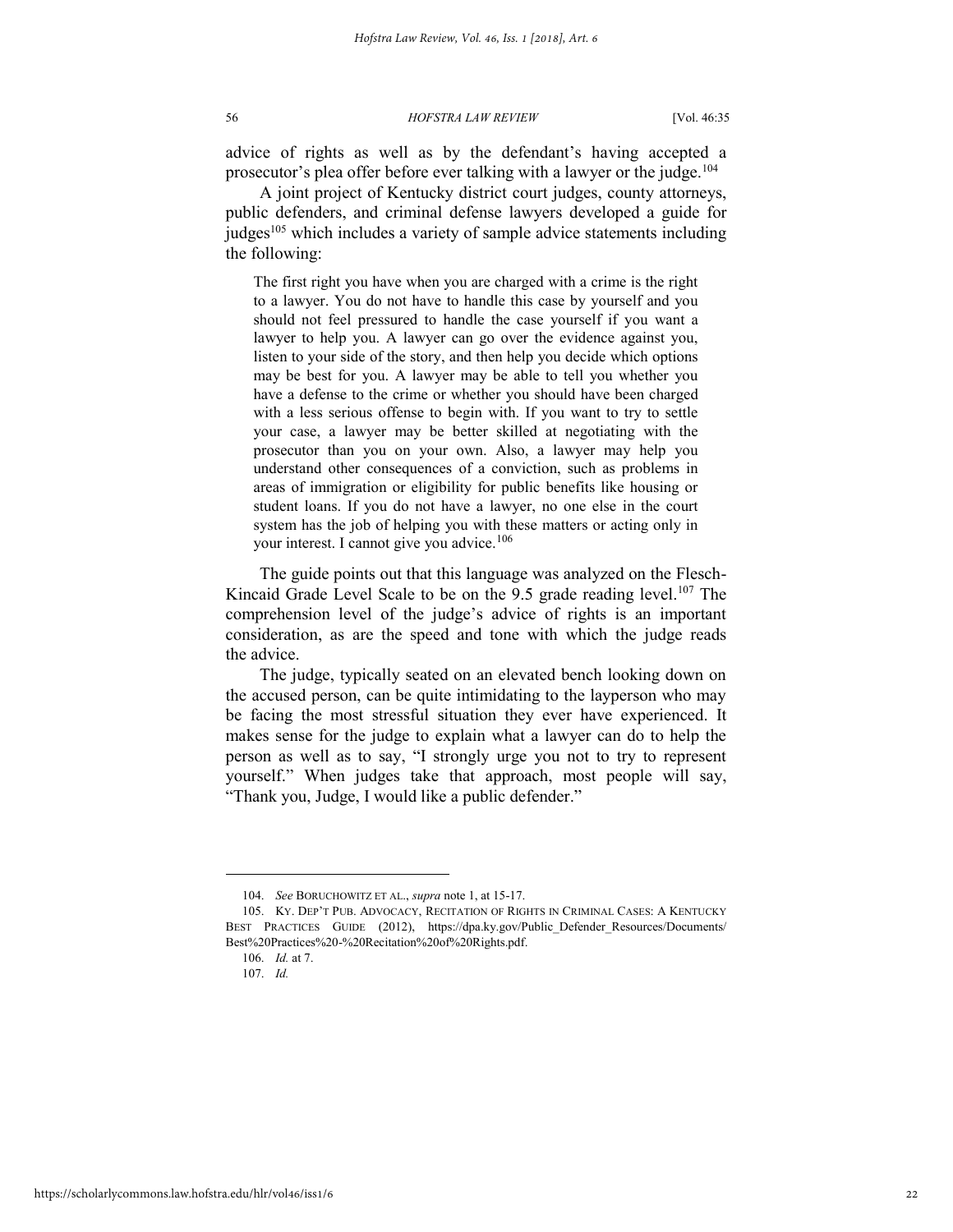Judges also should require that before a defendant waives counsel, he or she talk with a public defender. The ABA Standards on Providing Defense Services Standard 5-8.2 on in-court waiver recommends this:

If an accused in a proceeding involving the possibility of incarceration has not seen a lawyer and indicates an intention to waive the assistance of counsel, a lawyer should be provided before any in-court waiver is accepted. No waiver should be accepted unless the accused has at least once conferred with a lawyer. If a waiver is accepted, the offer should be renewed at each subsequent stage of the proceedings at which the accused appears without counsel.<sup>108</sup>

Judges should not allow prosecutors in their court to talk to unrepresented defendants except to help them obtain counsel. If the court has a practice of bailiffs and prosecutors advising people of their rights before the judge goes on the bench, the judge should change how the docket is handled and when cases are scheduled, to make sure that the judge explains the right to counsel and addresses appointment of counsel before anything else of substance occurs. Defenders, not prosecutors, should do any group advice of rights that occurs.

Using videos to explain rights to the group of defendants may be useful, but the information in the videos must be accurate and the judge needs to conduct an individual colloquy with each defendant rather than simply saying, "Did you see the video? Do you have any questions?"

The mass arraignments and mass guilty pleas that some courts use raise serious questions about whether each individual in a group called up at one time before the judge truly understands the "waiver" they are making. Relying in part on a federal rule, but with analysis that resonates for state courts, the Ninth Circuit invalidated a guilty plea taken in a group of defendants because the judge did not adequately question the individual defendant.<sup>109</sup> The Ninth Circuit concluded "that, although the court did not err by advising the defendants of their rights *en masse*, it erred by not questioning Arqueta–Ramos individually to ensure that she understood her rights." 110

The court held that the court's collective group questioning, where "nothing in the record . . . establishe[d] any connection between the defendants," violated the requirement that the court "address the defendant personally in open court." <sup>111</sup> It added:

<sup>108.</sup> STANDARDS FOR CRIMINAL JUSTICE: PROVIDING DEFENSE SERVICES Standard 5-8.2 (AM. BAR ASS'N 1992).

<sup>109.</sup> United States v. Arqueta–Ramos, 730 F.3d 1133, 1135, 1138-39 (9th Cir. 2013).

<sup>110.</sup> *Id.* at 1135 (citing United States v. Escamilla-Rojas, 640 F.3d 1055, 1060 (9th Cir. 2011)).

<sup>111.</sup> *Id.* at 1139 (first quoting United States v. Roblero-Solis, 588 F.3d 692, 700 (9th Cir.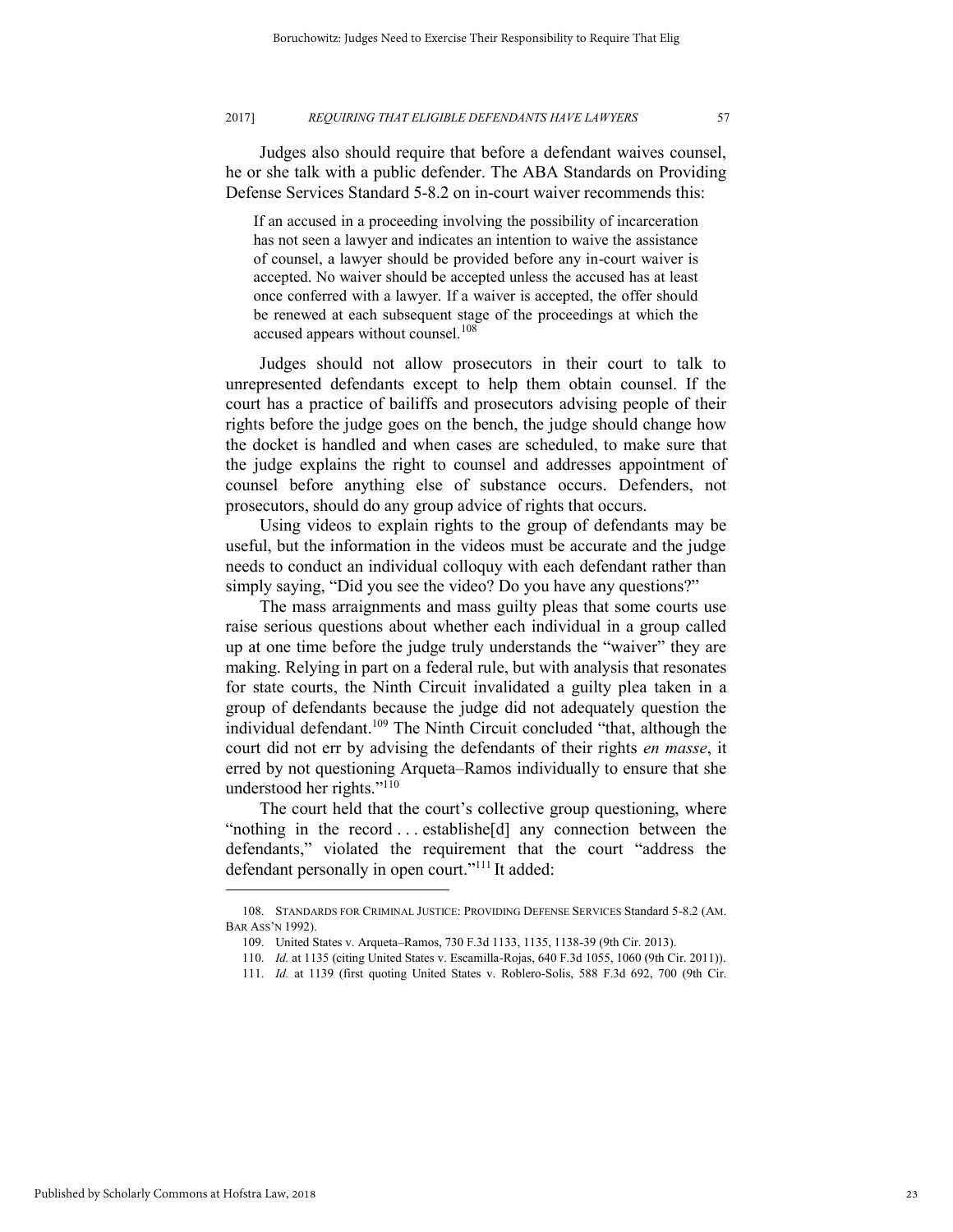The record reflects only "all answer yes" and "all answer no" responses from the small group of defendants. We do not know how assuredly or uncertainly Arqueta–Ramos responded to these questions; indeed, we are not certain that the magistrate judge would have even detected if Arqueta–Ramos failed to answer one of the questions.<sup>112</sup>

I mention this federal case on mass pleas because I have seen similar practices in state courts. The emphasis on speedy disposition of as many cases as possible results inevitably in diminishing the dignity of all involved and making it less likely that the individual who is waiving counsel or pleading guilty truly understands the full consequences of the action. This is particularly true for defendants who are being advised of their rights en masse, who do not have an attorney to help them, and who at their first court appearance receive a plea bargain offer from the prosecutor that they have no meaningful way to evaluate.

Rather than push as many cases through as possible without the assistance of counsel, judges should presume that eligible persons want appointment of counsel, and before accepting any waiver of counsel, the court must conduct the thorough inquiry contemplated by *Von Moltke*, 113 and its progeny.

As I have written elsewhere, "During the course of my work in Washington State, a number of courts have changed their practices and now routinely provide counsel to the majority of defendants at their arraignments."<sup>114</sup> Judges have found that having lawyers at first appearance results in defendants not waiving counsel and not pleading guilty until they have had time to talk with their lawyers, and the hearings proceed more smoothly.<sup>115</sup> One judge told me he wished he long ago had made the change to requiring defenders at first appearance.

### VI. JUDGES SHOULD NOT HEAR CRIMINAL CASES UNLESS A PUBLIC DEFENDER IS AVAILABLE

Lawyers for accused persons are needed not only to provide fairness to the individual accused person, but also to engender and preserve respect for the integrity of the courts. Most people who go to court go to misdemeanor courts. As the Washington Supreme Court has written, "Courts of limited jurisdiction serve as the window to the

<sup>2009);</sup> and then quoting FED. R. CRIM. P. 11(b)(1)) (alteration in original) (citation omitted).

<sup>112.</sup> *Id.* at 1140 (citing *Roblero-Solis*, 588 F.3d at 700).

<sup>113. 332</sup> U.S. 708 (1948).

<sup>114.</sup> *Fifty Years*, *supra* note 1, at 912.

<sup>115.</sup> *Id.* at 912-14.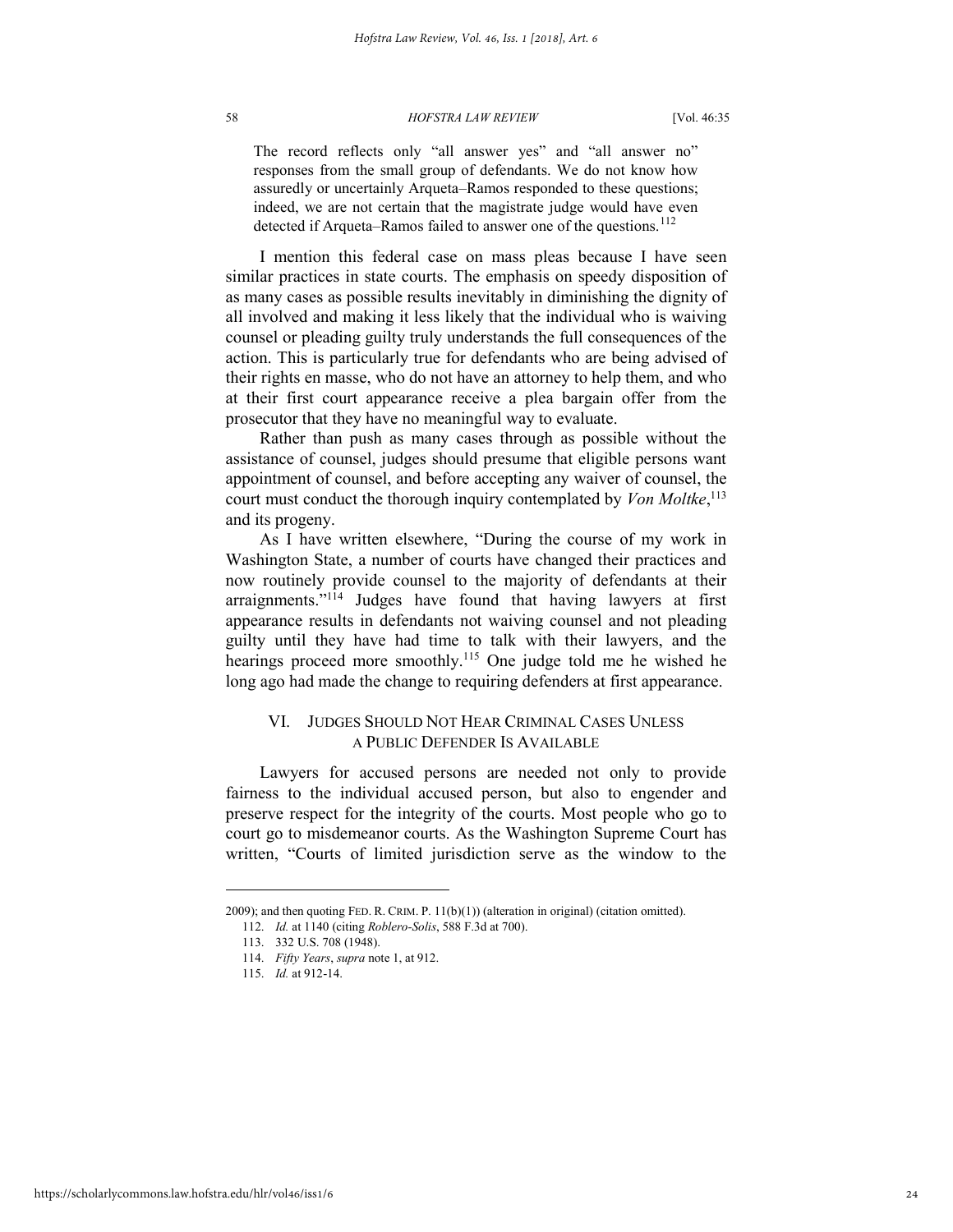judicial branch for many people who do not normally have contact with the judicial system."<sup>116</sup>

There are at least ten million misdemeanor cases per year in the United States, $117$  far more than felony cases. $118$  For example, in California in fiscal year 2011–2012, there were 243,270 felony filings and  $1,047,594$  misdemeanor filings.<sup>119</sup> If people see themselves and their loved ones run through a criminal case in three minutes, with no lawyer to help them, with the consequences of a conviction including jail time and fines and fees and the ensuing loss of jobs, housing, licenses, even the ability to live in the country, they will have no respect for the court. As Justice Frankfurter wrote, "[J]ustice must satisfy the appearance of justice."<sup>120</sup>

From a judge's point of view, how is the judge supposed to operate in what is theoretically an adversary system when one or both of the adversary lawyers are not there? On what information does a judge make a bail decision, or, in the event of a conviction by plea or trial, how does a judge make a fair sentencing decision with no coherent information provided about the defendant? If the only information is from the prosecutor, how is that fair? And if there is no prosecutor, why is the case even proceeding? Who is presenting the government's case when the prosecutor does not appear?

In granting a federal habeas corpus petition challenging a conviction in tribal court in which the judge had the roles of both prosecutor and judge, the court wrote, "[R]egardless of the integrity and skill of the tribal judge, a fair trial cannot be had when the judge also has the duty of prosecuting."<sup>121</sup> The court cited the tribal judge's testimony in the habeas proceeding: "As Judge Andera described it, his dual role makes him feel like a referee at a sporting event when only one team shows up."<sup>122</sup> The court cited a First Circuit case invalidating a similar

<sup>116.</sup> *In re* Disciplinary Proceeding Against Steven Michels, 75 P.3d 950, 956 (Wash. 2003).

<sup>117.</sup> Alexandra Natapoff, *Why Misdemeanors Aren't So Minor*, SLATE (Apr. 27, 2012, 11:33 AM), http://www.slate.com/articles/news and politics/jurisprudence/2012/04/misdemeanors can have\_major\_consequences\_for\_the\_people\_charged\_.html. In a conference on "Misdemeanor Machinery: The Hidden Heart of the American Criminal Justice System" at Boston University School of Law in November 2017, several scholars discussed research in forthcoming articles that supports the conclusion that there are between thirteen and fourteen million misdemeanor cases per year.

<sup>118.</sup> *See id.*

<sup>119.</sup> JUDICIAL COUNCIL OF CAL., STATEWIDE CASELOAD TRENDS: *2002-2003 THROUGH 2011- 2012*, at xvii (2013).

<sup>120.</sup> Offutt v. United States, 348 U.S. 11, 14 (D.C. Cir. 1954).

<sup>121.</sup> Wounded Knee v. Andera, 416 F. Supp. 1236, 1240 (D.S.D. 1976).

<sup>122.</sup> *Id.* at 1241.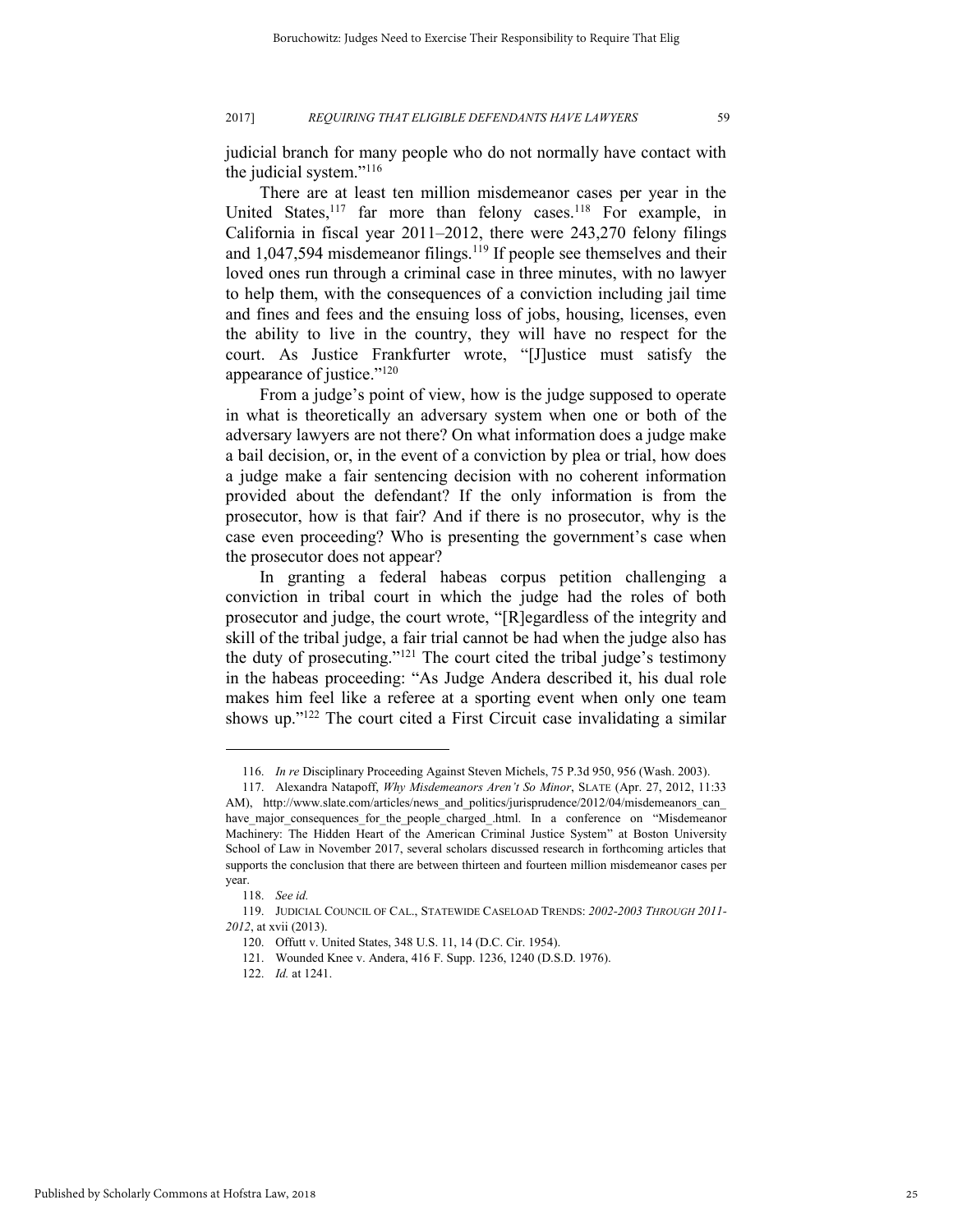procedure in Puerto Rico, "[A] combining of the judicial and prosecutorial functions in one person could not be consistent with due process in any circumstances even though the courts were all staffed with judges of 'honest conscience.'"<sup>123</sup>

The federal court reviewing the tribal court process considered the financial difficulty faced by the tribe, and wrote, "[F]inancial obstacles cannot in any case be a reason for any governmental entity to deny persons liberties and rights secured by the federal Constitution or in this case, the Indian Civil Rights Act."<sup>124</sup>

A similar analysis supports the conclusions that judges should not be placed in the position of acting as a defense attorney and that the financial difficulty of a local government cannot be a reason to deny appointed counsel to eligible persons.

A Washington Supreme Court case provides insight on these questions. A part-time judge in one city was asked to be a substitute (*pro tem*) judge in another city in which he was the contract public defender.<sup>125</sup> The Judicial Conduct Commission brought a disciplinary proceeding and recommended censure and a 120-day suspension from the bench without pay.<sup>126</sup> The Washington Supreme Court upheld the suspension.<sup>127</sup> The court noted the following:

At the hearing before the Commission in April 2002, documentary evidence was presented which showed 12 cases in which Judge Michels served as defense counsel and judge for the same defendant, and 8 cases in which he failed to ensure a defendant submitting a guilty plea was informed of the elements of the crimes for which they were being charged.<sup>128</sup>

The court strongly emphasized the importance of the trial judge honoring the right to counsel:

Every person charged with a crime possesses certain constitutional and due process rights. Most fundamental of these rights include the right to an attorney and the right to be advised of your rights in a way to be able to make informed decisions regarding your case. . . .

We have established that we will not and cannot tolerate any actions that do not comply with fundamental principles of due process. No shortcuts exist and any judicial officer, be he or she part-time, pro

<sup>123.</sup> *Id.* at 1240-41 (citing Figueroa Ruiz v. Delgado, 359 F.2d 718, 720 (1st Cir. 1966)).

<sup>124.</sup> *Id.* at 1241.

<sup>125.</sup> *In re* Disciplinary Proceeding Against Michels, 75 P.3d 950, 952 (Wash. 2003).

<sup>126.</sup> *Id.* at 952-53.

<sup>127.</sup> *Id.* at 956-57.

<sup>128.</sup> *Id.* at 953.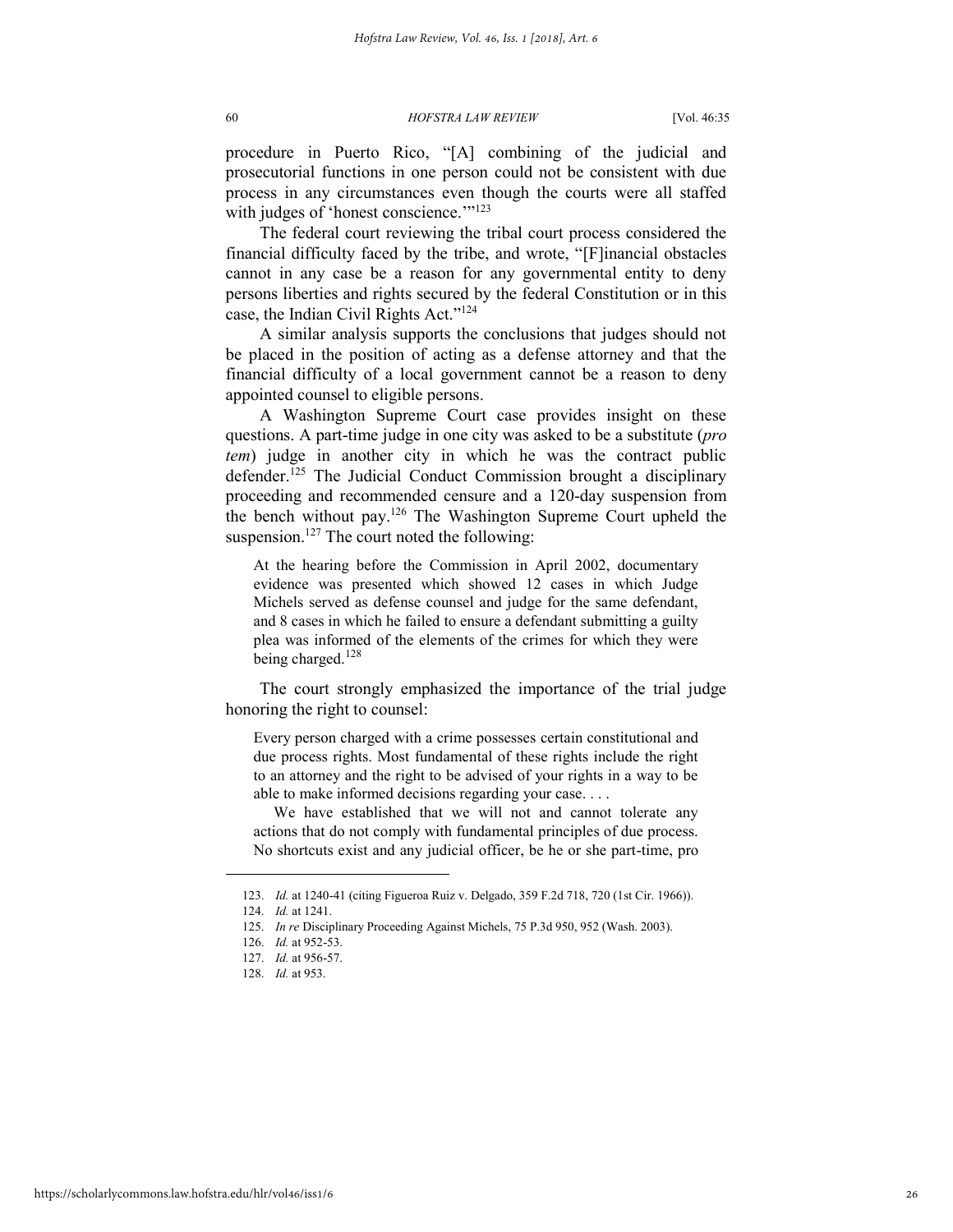tem., or full-time must adhere to these principles in order that individuals who are charged with crimes are afforded the constitutional protections they are entitled to.<sup>129</sup>

In determining that the suspension was warranted, the court noted that the judge had been on the bench for sixteen years and that during that time the court had upheld discipline on another misdemeanor judge for failing to honor basic rights. $130$ 

The fact that Judge Michels failed to keep current on the status of the law in spite of his years of service on the bench is troublesome. Sixteen years is a considerable amount of time to sit on the bench. Judge Michels owed it to the community where he served to abide by the laws of Washington, the rules outlined by this court, and our state constitution.<sup>131</sup>

Unless a public defender is available, a judge should not proceed to hear a criminal case, certainly not to take a guilty plea. If a defender is available, a defendant can have the advice of counsel before deciding first whether to waive counsel and second whether to accept any plea bargain offered by the prosecution. The court can have the benefit of the defender's advocacy on whether there is probable cause to believe the defendant committed the crime charged and on release conditions should the court find probable cause. Should there be an obvious defect in the charging document, such as a future date being listed as when the offense occurred, or a legal question such as double jeopardy because the court records show a conviction for the same exact offense, the matter can be resolved immediately, saving the parties and the court the costs of proceeding.

Requiring a defender to be present allows a judge to remain neutral, contributes to fostering respect for the court, and protects the right to counsel.

#### VII. CONCLUSION

In 1967, the President's Commission on Law Enforcement and Administration of Justice, citing Dean Edward Barrett, reported on the gap between theory and reality in misdemeanor courts: "[I]t becomes clear that for most defendants in the criminal process, there is scant

<sup>129.</sup> *Id.* at 954.

<sup>130.</sup> *Id.* at 956-57.

<sup>131.</sup> *Id.* at 956.